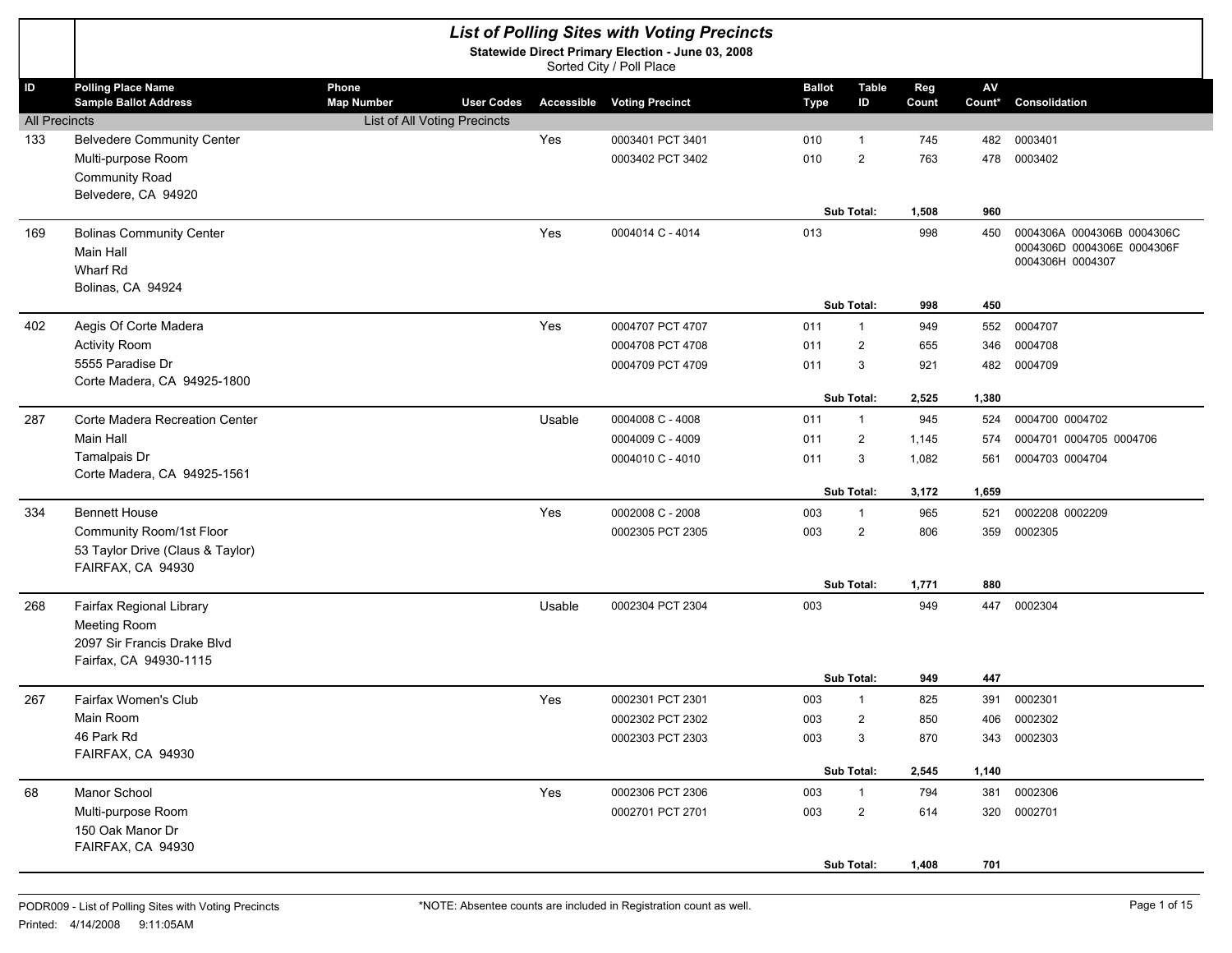| ID                          | <b>Polling Place Name</b><br><b>Sample Ballot Address</b> | Phone                        | <b>User Codes</b> |                   |                        | <b>Ballot</b> | <b>Table</b><br>ID | Reg   | $\mathsf{A}\mathsf{V}$<br>Count* | Consolidation             |
|-----------------------------|-----------------------------------------------------------|------------------------------|-------------------|-------------------|------------------------|---------------|--------------------|-------|----------------------------------|---------------------------|
|                             |                                                           | <b>Map Number</b>            |                   | <b>Accessible</b> | <b>Voting Precinct</b> | Type          |                    | Count |                                  |                           |
| <b>All Precincts</b><br>356 |                                                           | List of All Voting Precincts |                   | Yes               | 0002002 C - 2002       | 003           |                    | 1,346 | 795                              | 0002103 0002104           |
|                             | Cape Marin<br>Clubhouse                                   |                              |                   |                   |                        |               |                    |       |                                  |                           |
|                             | Laderman Lane                                             |                              |                   |                   |                        |               |                    |       |                                  |                           |
|                             | Greenbrae, CA 94904-2482                                  |                              |                   |                   |                        |               |                    |       |                                  |                           |
|                             |                                                           |                              |                   |                   |                        |               | Sub Total:         | 1,346 | 795                              |                           |
| 260                         | The Tamalpais                                             |                              |                   | Yes               | 0002101 PCT 2101       | 003           |                    | 922   | 534                              | 0002101                   |
|                             | Auditorium                                                |                              |                   |                   |                        |               |                    |       |                                  |                           |
|                             | 501 Via Casitas                                           |                              |                   |                   |                        |               |                    |       |                                  |                           |
|                             | GREENBRAE, CA 94904                                       |                              |                   |                   |                        |               |                    |       |                                  |                           |
|                             |                                                           |                              |                   |                   |                        |               | Sub Total:         | 922   | 534                              |                           |
| 307                         | <b>Inverness Fire House</b>                               |                              |                   | No                | 0004103 PCT 4103       | 011           |                    | 624   | 297                              | 0004103                   |
|                             | Conference Room                                           |                              |                   |                   |                        |               |                    |       |                                  |                           |
|                             | 50 Inverness Way                                          |                              |                   |                   |                        |               |                    |       |                                  |                           |
|                             | INVERNESS, CA 94937                                       |                              |                   |                   |                        |               |                    |       |                                  |                           |
|                             |                                                           |                              |                   |                   |                        |               | Sub Total:         | 624   | 297                              |                           |
| 75                          | Anthony Bacich School                                     |                              |                   | Yes               | 0002011 C - 2011       | 003           |                    | 752   | 449                              | 0002500A 0002500B 0002501 |
|                             | Library                                                   |                              |                   |                   |                        |               |                    |       |                                  |                           |
|                             | 25 Mc Allister Ave                                        |                              |                   |                   |                        |               |                    |       |                                  |                           |
|                             | KENTFIELD, CA 94904                                       |                              |                   |                   |                        |               |                    |       |                                  |                           |
|                             |                                                           |                              |                   |                   |                        |               | Sub Total:         | 752   | 449                              |                           |
| 79                          | Kent Middle School                                        |                              |                   | Yes               | 0002012 C - 2012       | 003           |                    | 1,009 | 539                              | 0002502 0002503           |
|                             | Room 8 & 9                                                |                              |                   |                   |                        |               |                    |       |                                  |                           |
|                             | 250 Stadium Way                                           |                              |                   |                   |                        |               |                    |       |                                  |                           |
|                             | Kentfield, CA 94904                                       |                              |                   |                   |                        |               |                    |       |                                  |                           |
|                             |                                                           |                              |                   |                   |                        |               | Sub Total:         | 1,009 | 539                              |                           |
| 274                         | St Sebastian's Church                                     |                              |                   | Yes               | 0002001 C - 2001       | 003           | $\mathbf{1}$       | 1,067 | 646                              | 0002800 0002801           |
|                             | Parish Hall                                               |                              |                   |                   | 0002102 PCT 2102       | 003           | $\overline{2}$     | 911   | 530                              | 0002102                   |
|                             | 373 Bon Air Rd                                            |                              |                   |                   |                        |               |                    |       |                                  |                           |
|                             | KENTFIELD, CA 94904                                       |                              |                   |                   |                        |               |                    |       |                                  |                           |
|                             |                                                           |                              |                   |                   |                        |               | Sub Total:         | 1,978 | 1,176                            |                           |
| 199                         | Larkspur Courts Condominiums                              |                              |                   | Usable            | 0004806 PCT 4806       | 015           |                    | 395   | 144                              | 0004806                   |
|                             | Clubhouse                                                 |                              |                   |                   |                        |               |                    |       |                                  |                           |
|                             | 100 Old Quarry Road                                       |                              |                   |                   |                        |               |                    |       |                                  |                           |
|                             | Larkspur, CA 94939-2201                                   |                              |                   |                   |                        |               |                    |       |                                  |                           |
|                             |                                                           |                              |                   |                   |                        |               | Sub Total:         | 395   | 144                              |                           |
| 193                         | Larkspur Recreation Department                            |                              |                   | Yes               | 0002107 PCT 2107       | 003           | $\mathbf{1}$       | 479   | 254                              | 0002107                   |
|                             | Larkspur Community Room                                   |                              |                   |                   | 0004016 C - 4016       | 015           | $\overline{2}$     | 325   | 210                              | 0004800A                  |
|                             | 240 Doherty Drive                                         |                              |                   |                   |                        |               |                    |       |                                  |                           |
|                             | Larkspur, CA 94939                                        |                              |                   |                   |                        |               |                    |       |                                  |                           |
|                             |                                                           |                              |                   |                   |                        |               | Sub Total:         | 804   | 464                              |                           |
| 372                         | Masonic Lodge                                             |                              |                   | No                | 0002004 C - 2004       | 003           | $\mathbf{1}$       | 1,026 | 583                              | 0002112 0002505F          |
|                             | Dining Room                                               |                              |                   |                   | 0002005 C - 2005       | 003           | $\overline{c}$     | 1,075 | 674                              | 0002504 0002505A 0002505B |
|                             | 1122 Magnolia Ave                                         |                              |                   |                   |                        |               |                    |       |                                  | 0002506A 0002506C         |
|                             | LARKSPUR, CA 94939                                        |                              |                   |                   |                        |               |                    |       |                                  |                           |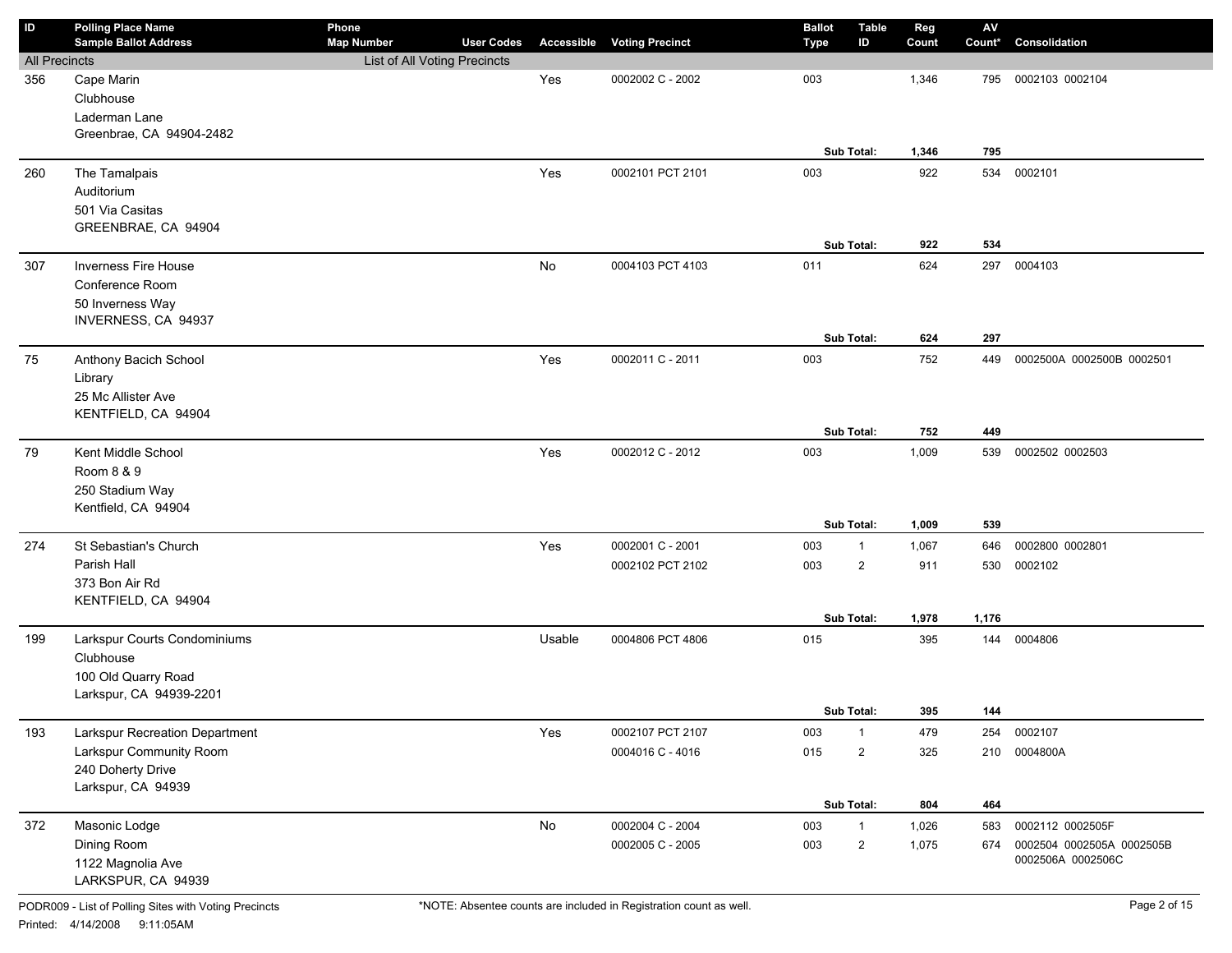| $\mathsf{ID}$        | <b>Polling Place Name</b><br><b>Sample Ballot Address</b>           | Phone<br><b>Map Number</b>          | <b>User Codes</b> |           | <b>Accessible Voting Precinct</b>    | <b>Ballot</b><br>Type | <b>Table</b><br>ID             | Reg<br>Count | AV<br>Count* | Consolidation      |
|----------------------|---------------------------------------------------------------------|-------------------------------------|-------------------|-----------|--------------------------------------|-----------------------|--------------------------------|--------------|--------------|--------------------|
| <b>All Precincts</b> |                                                                     | <b>List of All Voting Precincts</b> |                   |           |                                      |                       |                                |              |              |                    |
|                      |                                                                     |                                     |                   |           |                                      |                       | Sub Total:                     | 2,101        | 1,257        |                    |
| 196                  | Redwoods Presbyterian Church<br>Fellowship Hall<br>110 Magnolia Ave |                                     |                   | Usable    | 0002003 C - 2003                     | 003                   |                                | 896          | 508          | 0002110 0002111A   |
|                      | LARKSPUR, CA 94939                                                  |                                     |                   |           |                                      |                       | Sub Total:                     | 896          | 508          |                    |
|                      |                                                                     |                                     |                   |           |                                      |                       |                                |              |              |                    |
| 194                  | St Patrick's Church                                                 |                                     |                   | Yes       | 0002108 PCT 2108<br>0002109 PCT 2109 | 003<br>003            | $\mathbf{1}$<br>$\overline{2}$ | 818<br>549   | 431<br>306   | 0002108<br>0002109 |
|                      | <b>Healy Hall</b><br>Magnolia & King Streets                        |                                     |                   |           |                                      |                       |                                |              |              |                    |
|                      | Larkspur, CA 94939-1943                                             |                                     |                   |           |                                      |                       |                                |              |              |                    |
|                      |                                                                     |                                     |                   |           |                                      |                       | Sub Total:                     | 1,367        | 737          |                    |
| 364                  | Marin Community Services Dist                                       |                                     |                   | <b>No</b> | 0003600 PCT 3600                     | 009                   | $\mathbf{1}$                   | 710          | 385          | 0003600            |
|                      | Gymnasium                                                           |                                     |                   |           | 0003601 PCT 3601                     | 009                   | $\overline{c}$                 | 771          | 245          | 0003601            |
|                      | 630 Drake Ave                                                       |                                     |                   |           | 0003602 PCT 3602                     | 009                   | 3                              | 580          | 329          | 0003602            |
|                      | Marin City, CA 94965                                                |                                     |                   |           |                                      |                       |                                |              |              |                    |
|                      |                                                                     |                                     |                   |           |                                      |                       | Sub Total:                     | 2,061        | 959          |                    |
| 112                  | Almonte Improvement Club                                            |                                     |                   | No        | 0003014 C - 3014                     | 009                   | $\mathbf{1}$                   | 768          | 368          | 0003501 0003508    |
|                      | Large Hall                                                          |                                     |                   |           | 0003015 C - 3015                     | 009                   | $\overline{2}$                 | 912          | 535          | 0003504 0003505    |
|                      | Almonte & Wisteria Way                                              |                                     |                   |           |                                      |                       |                                |              |              |                    |
|                      | Mill Valley, CA 94941-4138                                          |                                     |                   |           |                                      |                       | Sub Total:                     | 1,680        | 903          |                    |
| 114                  | Episcopal Church Of Our Savior                                      |                                     |                   | Yes       | 0003006 C - 3006                     | 009                   |                                | 966          | 520          | 0003205 0003206    |
|                      | Lovell Entrance - Fireside Room                                     |                                     |                   |           |                                      |                       |                                |              |              |                    |
|                      | 10 Old Mill St                                                      |                                     |                   |           |                                      |                       |                                |              |              |                    |
|                      | MILL VALLEY, CA 94941                                               |                                     |                   |           |                                      |                       |                                |              |              |                    |
|                      |                                                                     |                                     |                   |           |                                      |                       | Sub Total:                     | 966          | 520          |                    |
| 163                  | Homestead Valley Community Ctr                                      |                                     |                   | Yes       | 0004005 C - 4005                     | 011                   | $\mathbf{1}$                   | 861          | 465          | 0004303 0004304    |
|                      | <b>Upstairs Meeting Room</b>                                        |                                     |                   |           | 0004300 PCT 4300                     | 011                   | $\overline{c}$                 | 708          | 404          | 0004300            |
|                      | 315 Montford Ave                                                    |                                     |                   |           |                                      |                       |                                |              |              |                    |
|                      | MILL VALLEY, CA 94941                                               |                                     |                   |           |                                      |                       |                                |              |              |                    |
|                      |                                                                     |                                     |                   |           |                                      |                       | Sub Total:                     | 1,569        | 869          |                    |
| 152                  | Marin Amateur Radio Club                                            |                                     |                   | Usable    | 0003705 PCT 3705                     | 009                   |                                | 435          |              | 189 0003705        |
|                      | Main Meeting Room                                                   |                                     |                   |           |                                      |                       |                                |              |              |                    |
|                      | 27 Shell Rd                                                         |                                     |                   |           |                                      |                       |                                |              |              |                    |
|                      | MILL VALLEY, CA 94941                                               |                                     |                   |           |                                      |                       | Sub Total:                     | 435          | 189          |                    |
| 308                  | Mill Valley City Hall                                               |                                     |                   | Usable    | 0003204 PCT 3204                     | 009                   |                                | 917          | 514          | 0003204            |
|                      | 2nd Floor Conference Room                                           |                                     |                   |           |                                      |                       |                                |              |              |                    |
|                      | 26 Corte Madera Ave                                                 |                                     |                   |           |                                      |                       |                                |              |              |                    |
|                      | MILL VALLEY, CA 94941                                               |                                     |                   |           |                                      |                       |                                |              |              |                    |
|                      |                                                                     |                                     |                   |           |                                      |                       | Sub Total:                     | 917          | 514          |                    |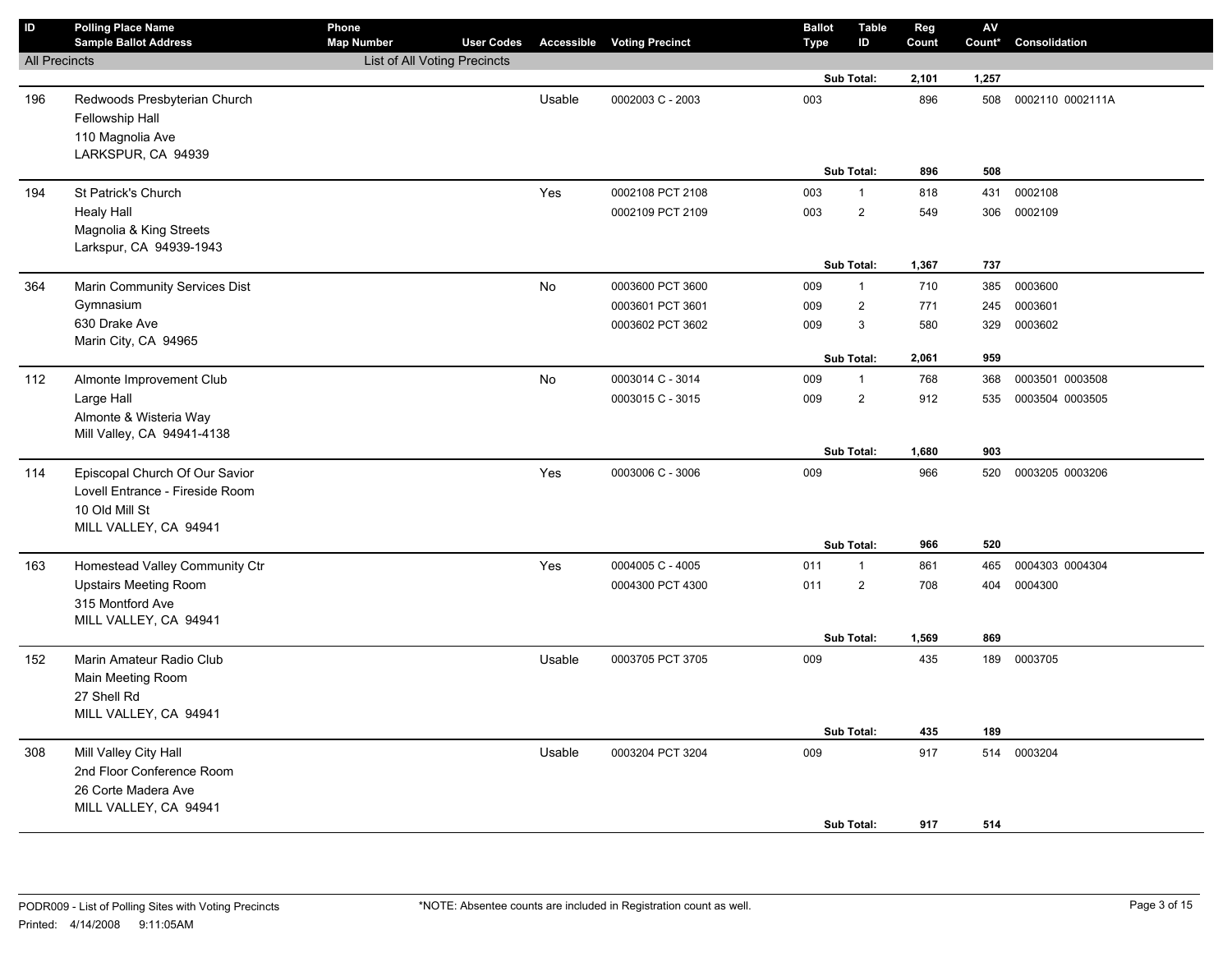| $\sf ID$             | <b>Polling Place Name</b><br><b>Sample Ballot Address</b> | Phone<br><b>Map Number</b>   | <b>User Codes</b> |        | <b>Accessible Voting Precinct</b> | <b>Ballot</b><br><b>Type</b> | <b>Table</b><br>ID | Reg<br>Count | $\mathsf{A}\mathsf{V}$<br>Count* | Consolidation   |
|----------------------|-----------------------------------------------------------|------------------------------|-------------------|--------|-----------------------------------|------------------------------|--------------------|--------------|----------------------------------|-----------------|
| <b>All Precincts</b> |                                                           | List of All Voting Precincts |                   |        |                                   |                              |                    |              |                                  |                 |
| 396                  | Mill Valley Community Ctr                                 |                              |                   | Yes    | 0003003 C - 3003                  | 009                          | $\mathbf{1}$       | 1,046        | 658                              | 0003201 0003209 |
|                      | Forest Room                                               |                              |                   |        | 0003004 C - 3004                  | 009                          | $\overline{2}$     | 1,027        | 600                              | 0003215 0003217 |
|                      | 180 Camino Alto                                           |                              |                   |        |                                   |                              |                    |              |                                  |                 |
|                      | Mill Valley, CA 94941-4603                                |                              |                   |        |                                   |                              |                    |              |                                  |                 |
|                      |                                                           |                              |                   |        |                                   |                              | Sub Total:         | 2,073        | 1,258                            |                 |
| 421                  | Mill Valley Scout Hall                                    |                              |                   | No     | 0003008 C - 3008                  | 009                          | $\mathbf{1}$       | 887          | 506                              | 0003211 0003214 |
|                      | Main Room                                                 |                              |                   |        | 0003009 C - 3009                  | 009                          | $\overline{2}$     | 879          | 436                              | 0003212 0003213 |
|                      | 177 E Blithedale Ave                                      |                              |                   |        |                                   |                              |                    |              |                                  |                 |
|                      | Mill Valley, CA 94941                                     |                              |                   |        |                                   |                              |                    |              |                                  |                 |
|                      |                                                           |                              |                   |        |                                   |                              | Sub Total:         | 1,766        | 942                              |                 |
| 418                  | Muir Woods Park Community Association                     |                              |                   | Usable | 0004302 PCT 4302                  | 011                          |                    | 555          | 265                              | 0004302         |
|                      | Main Room                                                 |                              |                   |        |                                   |                              |                    |              |                                  |                 |
|                      | 40 Ridge Ave                                              |                              |                   |        |                                   |                              |                    |              |                                  |                 |
|                      | Mill Valley, CA 94941-1783                                |                              |                   |        |                                   |                              |                    |              |                                  |                 |
|                      |                                                           |                              |                   |        |                                   |                              | Sub Total:         | 555          | 265                              |                 |
| 278                  | Our Lady Of Mt Carmel Church                              |                              |                   | No     | 0003007 C - 3007                  | 009                          | $\mathbf{1}$       | 949          | 511                              | 0003208 0003210 |
|                      | O Brien Hall (use Church Park Lot)                        |                              |                   |        | 0003207 PCT 3207                  | 009                          | $\overline{2}$     | 956          | 502                              | 0003207         |
|                      | 3 Oakdale Ave                                             |                              |                   |        |                                   |                              |                    |              |                                  |                 |
|                      | MILL VALLEY, CA 94941                                     |                              |                   |        |                                   |                              |                    |              |                                  |                 |
|                      |                                                           |                              |                   |        |                                   |                              | <b>Sub Total:</b>  | 1,905        | 1,013                            |                 |
| 310                  | Sewerage Agency Of So Marin                               |                              |                   | Usable | 0003005 C - 3005                  | 009                          |                    | 874          | 479                              | 0003202 0003203 |
|                      | Conference Room                                           |                              |                   |        |                                   |                              |                    |              |                                  |                 |
|                      | 450 Sycamore Ave<br>Mill Valley, CA 94941-2232            |                              |                   |        |                                   |                              |                    |              |                                  |                 |
|                      |                                                           |                              |                   |        |                                   |                              | Sub Total:         | 874          | 479                              |                 |
| 311                  | So Marin Fire Protection Dist                             |                              |                   | Yes    | 0003017 C - 3017                  | 009                          |                    | 911          | 491                              | 0003701 0003703 |
|                      | <b>Training Room</b>                                      |                              |                   |        |                                   |                              |                    |              |                                  |                 |
|                      | 308 Reed Blvd                                             |                              |                   |        |                                   |                              |                    |              |                                  |                 |
|                      | MILL VALLEY, CA 94941                                     |                              |                   |        |                                   |                              |                    |              |                                  |                 |
|                      |                                                           |                              |                   |        |                                   |                              | Sub Total:         | 911          | 491                              |                 |
| 153                  | <b>Strawberry Shores Office</b>                           |                              |                   | No     | 0003016 C - 3016                  | 009                          |                    | 1,109        | 578                              | 0003700 0003706 |
|                      | Recreation Room                                           |                              |                   |        |                                   |                              |                    |              |                                  |                 |
|                      | 111 Seminary Dr.                                          |                              |                   |        |                                   |                              |                    |              |                                  |                 |
|                      | MILL VALLEY, CA 94941                                     |                              |                   |        |                                   |                              |                    |              |                                  |                 |
|                      |                                                           |                              |                   |        |                                   |                              | Sub Total:         | 1,109        | 578                              |                 |
| 342                  | Tam Valley Community Ctr                                  |                              |                   | Usable | 0003012 C - 3012                  | 009                          | $\mathbf{1}$       | 1,287        | 705                              | 0003500 0003507 |
|                      | Main Auditorium Hall                                      |                              |                   |        | 0003013 C - 3013                  | 009                          | 2                  | 1,080        | 521                              | 0003502 0003506 |
|                      | 203 Marin Ave                                             |                              |                   |        | 0003503 PCT 3503                  | 009                          | 3                  | 886          | 486                              | 0003503         |
|                      | Mill Valley, CA 94941-4068                                |                              |                   |        |                                   |                              |                    |              |                                  |                 |
|                      |                                                           |                              |                   |        |                                   |                              | Sub Total:         | 3,253        | 1,712                            |                 |
| 121                  |                                                           |                              |                   |        |                                   |                              |                    |              |                                  |                 |
|                      | The Redwoods                                              |                              |                   | Yes    | 0003216 PCT 3216                  | 009                          |                    | 638          |                                  | 404 0003216     |
|                      | Auditorium<br>40 Camino Alto                              |                              |                   |        |                                   |                              |                    |              |                                  |                 |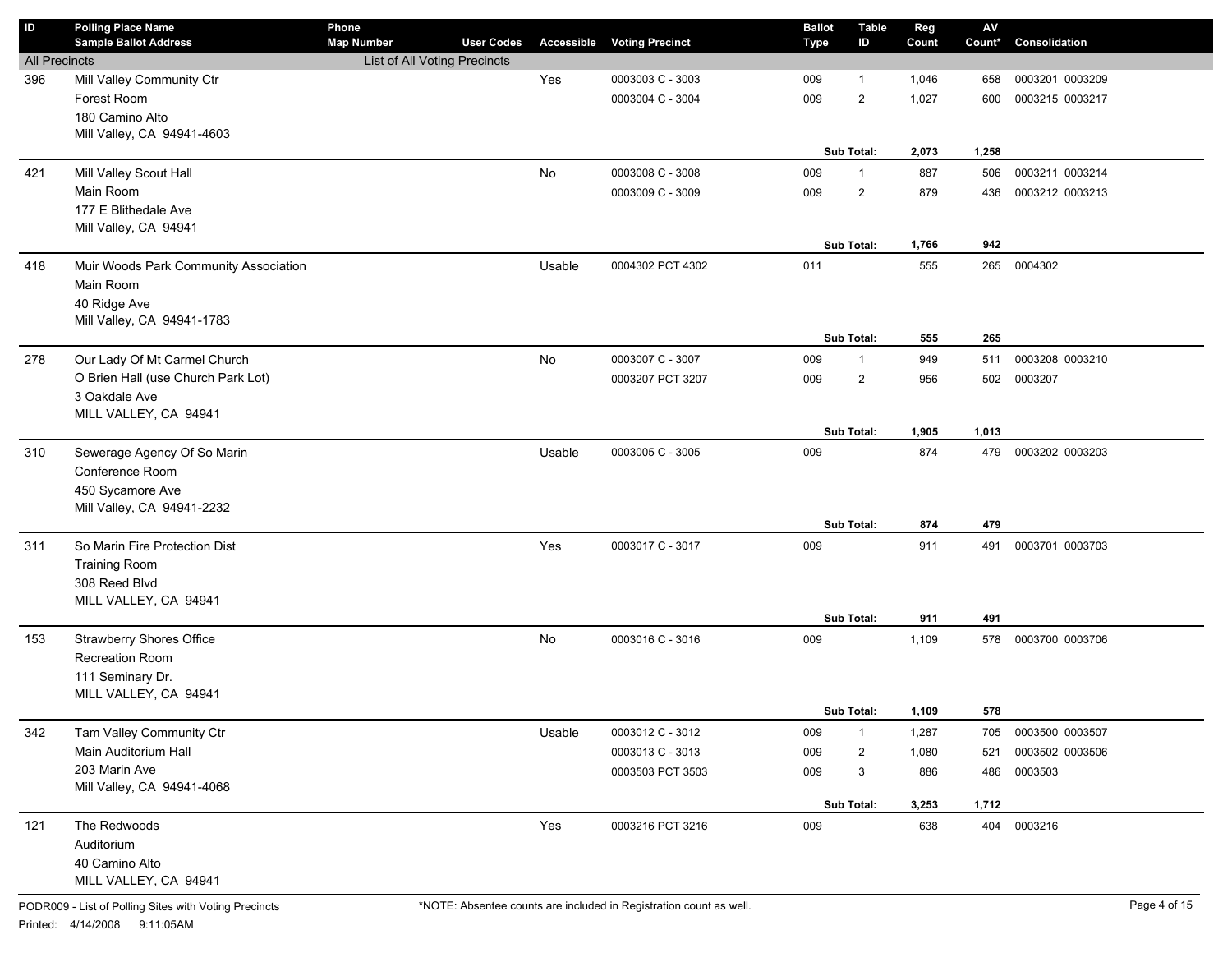| $\sf ID$             | <b>Polling Place Name</b><br><b>Sample Ballot Address</b> | Phone<br><b>Map Number</b>   | <b>User Codes</b> |        | <b>Accessible Voting Precinct</b> | <b>Ballot</b><br><b>Type</b> | <b>Table</b><br>ID | Reg<br>Count | ${\sf AV}$<br>Count* | Consolidation     |
|----------------------|-----------------------------------------------------------|------------------------------|-------------------|--------|-----------------------------------|------------------------------|--------------------|--------------|----------------------|-------------------|
| <b>All Precincts</b> |                                                           | List of All Voting Precincts |                   |        |                                   |                              |                    |              |                      |                   |
|                      |                                                           |                              |                   |        |                                   |                              | Sub Total:         | 638          | 404                  |                   |
| 164                  | Muir Beach Community Center                               |                              |                   | Yes    | 0004301 PCT 4301                  | 011                          |                    | 284          |                      | 134 0004301       |
|                      | Main Meeting Room                                         |                              |                   |        |                                   |                              |                    |              |                      |                   |
|                      | 19 Seacape Dr                                             |                              |                   |        |                                   |                              |                    |              |                      |                   |
|                      | Muir Beach, CA 94965                                      |                              |                   |        |                                   |                              |                    |              |                      |                   |
|                      |                                                           |                              |                   |        |                                   |                              | Sub Total:         | 284          | 134                  |                   |
| 417                  | Nicasio School                                            |                              |                   | Yes    | 0004012 C - 4012                  | 012                          |                    | 417          | 189                  | 0004200A 0004200C |
|                      | Multi Purpose Room                                        |                              |                   |        |                                   |                              |                    |              |                      |                   |
|                      | 5555 Nicasio Valley Rd                                    |                              |                   |        |                                   |                              |                    |              |                      |                   |
|                      | Nicasio, CA 94946                                         |                              |                   |        |                                   |                              | Sub Total:         | 417          | 189                  |                   |
|                      |                                                           |                              |                   |        | 0005208 PCT 5208                  | 016                          |                    | 883          |                      | 502 0005208       |
| 211                  | All Saints Lutheran Church<br>Fireside Room               |                              |                   | Yes    |                                   |                              |                    |              |                      |                   |
|                      | 2 San Marin Dr                                            |                              |                   |        |                                   |                              |                    |              |                      |                   |
|                      | Novato, CA 94945-1118                                     |                              |                   |        |                                   |                              |                    |              |                      |                   |
|                      |                                                           |                              |                   |        |                                   |                              | Sub Total:         | 883          | 502                  |                   |
| 201                  | Bahia Clubhouse                                           |                              |                   | Yes    | 0005101 PCT 5101                  | 016                          |                    | 686          |                      | 361 0005101       |
|                      |                                                           |                              |                   |        |                                   |                              |                    |              |                      |                   |
|                      | 3008 Topaz Drive                                          |                              |                   |        |                                   |                              |                    |              |                      |                   |
|                      | Novato, CA 94945-1547                                     |                              |                   |        |                                   |                              |                    |              |                      |                   |
|                      |                                                           |                              |                   |        |                                   |                              | Sub Total:         | 686          | 361                  |                   |
| 349                  | <b>Bel Marin Community Center</b>                         |                              |                   | Yes    | 0005002 C - 5002                  | 016                          |                    | 1,039        | 504                  | 0005302 0005305   |
|                      | Large Room                                                |                              |                   |        |                                   |                              |                    |              |                      |                   |
|                      | 4 Montego Key                                             |                              |                   |        |                                   |                              |                    |              |                      |                   |
|                      | Novato, CA 94949-5301                                     |                              |                   |        |                                   |                              |                    |              |                      |                   |
|                      |                                                           |                              |                   |        |                                   |                              | Sub Total:         | 1,039        | 504                  |                   |
| 401                  | <b>Hamilton Arts Center</b>                               |                              |                   | Yes    | 0005227 PCT 5227                  | 016                          | $\mathbf{1}$       | 805          | 466                  | 0005227           |
|                      | War Room 2nd Floor                                        |                              |                   |        | 0005228 PCT 5228                  | 016                          | $\overline{c}$     | 546          | 293                  | 0005228           |
|                      | 500 Palm Dr                                               |                              |                   |        |                                   |                              |                    |              |                      |                   |
|                      | Novato, CA 94949-5004                                     |                              |                   |        |                                   |                              | Sub Total:         | 1,351        | 759                  |                   |
| 370                  | Hill Community Room                                       |                              |                   | Yes    | 0005203 PCT 5203                  | 016                          | $\mathbf{1}$       | 776          | 403                  | 0005203           |
|                      | Behind Margaret Todd Sr Center                            |                              |                   |        | 0005204 PCT 5204                  | 016                          | $\overline{c}$     | 672          |                      | 382 0005204       |
|                      | 1560 Hill Road                                            |                              |                   |        |                                   |                              |                    |              |                      |                   |
|                      | Novato, CA 94947-4002                                     |                              |                   |        |                                   |                              |                    |              |                      |                   |
|                      |                                                           |                              |                   |        |                                   |                              | Sub Total:         | 1,448        | 785                  |                   |
| 218                  | Ignacio Hills Apartments                                  |                              |                   | Usable | 0005215 PCT 5215                  | 016                          | $\mathbf{1}$       | 934          | 519                  | 0005215           |
|                      | Clubhouse                                                 |                              |                   |        | 0005301 PCT 5301                  | 016                          | $\overline{2}$     | 760          |                      | 460 0005301       |
|                      | 431 Ignacio Blvd                                          |                              |                   |        |                                   |                              |                    |              |                      |                   |
|                      | NOVATO, CA 94949                                          |                              |                   |        |                                   |                              |                    |              |                      |                   |
|                      |                                                           |                              |                   |        |                                   |                              | Sub Total:         | 1,694        | 979                  |                   |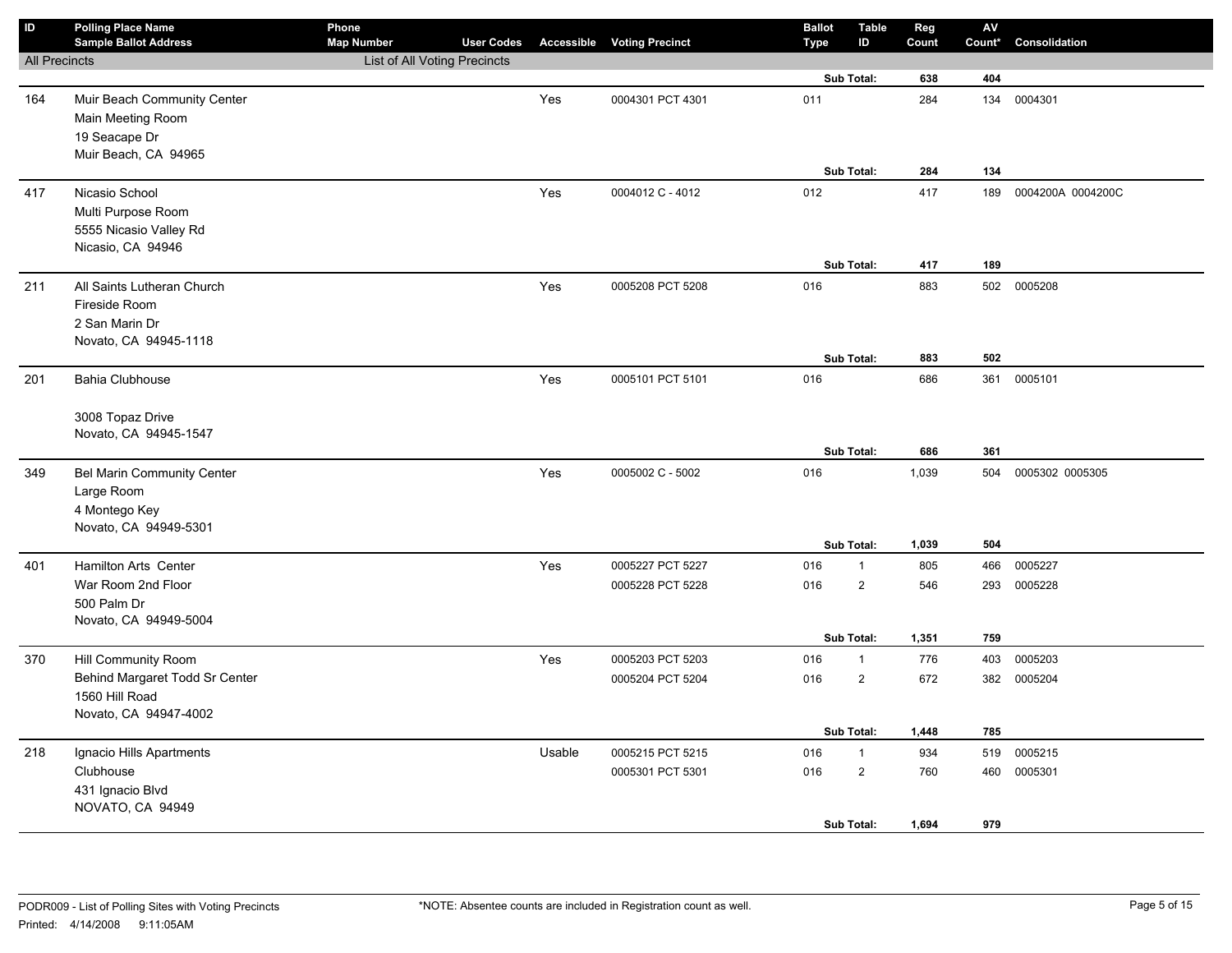| ID                   | <b>Polling Place Name</b><br><b>Sample Ballot Address</b> | Phone<br><b>Map Number</b>   | <b>User Codes</b> | Accessible | <b>Voting Precinct</b> | <b>Ballot</b><br><b>Type</b> | <b>Table</b><br>ID | Reg<br>Count | $\mathbf{A}\mathbf{V}$<br>Count* | Consolidation   |
|----------------------|-----------------------------------------------------------|------------------------------|-------------------|------------|------------------------|------------------------------|--------------------|--------------|----------------------------------|-----------------|
| <b>All Precincts</b> |                                                           | List of All Voting Precincts |                   |            |                        |                              |                    |              |                                  |                 |
| 229                  | Los Robles Mobile Home Park                               |                              |                   | Yes        | 0005226 PCT 5226       | 016                          |                    | 1,024        | 496                              | 0005226         |
|                      | Ladies Card Room                                          |                              |                   |            |                        |                              |                    |              |                                  |                 |
|                      | 100 Roblar Dr                                             |                              |                   |            |                        |                              |                    |              |                                  |                 |
|                      | Novato, CA 94949-6133                                     |                              |                   |            |                        |                              |                    |              |                                  |                 |
|                      |                                                           |                              |                   |            |                        |                              | Sub Total:         | 1,024        | 496                              |                 |
| 209                  | Lu Sutton School                                          |                              |                   | Usable     | 0005205 PCT 5205       | 016                          |                    | 910          | 514                              | 0005205         |
|                      | Multi-purpose Room                                        |                              |                   |            |                        |                              |                    |              |                                  |                 |
|                      | 1800 Center Rd                                            |                              |                   |            |                        |                              |                    |              |                                  |                 |
|                      | NOVATO, CA 94947                                          |                              |                   |            |                        |                              |                    |              |                                  |                 |
|                      |                                                           |                              |                   |            |                        |                              | Sub Total:         | 910          | 514                              |                 |
| 399                  | Lynwood School                                            |                              |                   | Yes        | 0005213 PCT 5213       | 016                          | $\mathbf{1}$       | 764          | 427                              | 0005213         |
|                      | Multi-purpose Room                                        |                              |                   |            | 0005217 PCT 5217       | 016                          | $\overline{2}$     | 879          | 502                              | 0005217         |
|                      | 1320 Lynwood Dr                                           |                              |                   |            |                        |                              |                    |              |                                  |                 |
|                      | Novato, CA 94947-4629                                     |                              |                   |            |                        |                              |                    |              |                                  |                 |
|                      |                                                           |                              |                   |            |                        |                              | Sub Total:         | 1,643        | 929                              |                 |
| 230                  | Marin Valley Mobile Country Club                          |                              |                   | No         | 0005212 PCT 5212       | 016                          |                    | 454          | 278                              | 0005212         |
|                      | Main Hall                                                 |                              |                   |            |                        |                              |                    |              |                                  |                 |
|                      | 100 Marin Valley Dr                                       |                              |                   |            |                        |                              |                    |              |                                  |                 |
|                      | NOVATO, CA 94949                                          |                              |                   |            |                        |                              |                    |              |                                  |                 |
|                      |                                                           |                              |                   |            |                        |                              | Sub Total:         | 454          | 278                              |                 |
| 228                  | Munoz Residence                                           |                              |                   | No         | 0005225 PCT 5225       | 016                          |                    | 617          | 410                              | 0005225         |
|                      | Garage                                                    |                              |                   |            |                        |                              |                    |              |                                  |                 |
|                      | 575 Fairway Dr                                            |                              |                   |            |                        |                              |                    |              |                                  |                 |
|                      | Novato, CA 94949                                          |                              |                   |            |                        |                              |                    |              |                                  |                 |
|                      |                                                           |                              |                   |            |                        |                              | Sub Total:         | 617          | 410                              |                 |
| 237                  | No Marin Water District Ofc                               |                              |                   | Yes        | 0005222 PCT 5222       | 016                          |                    | 1,028        | 575                              | 0005222         |
|                      | Front Lobby                                               |                              |                   |            |                        |                              |                    |              |                                  |                 |
|                      | Redwood Hwy & Rush Creek Pl<br>Novato, CA 94945-2426      |                              |                   |            |                        |                              |                    |              |                                  |                 |
|                      |                                                           |                              |                   |            |                        |                              | Sub Total:         | 1,028        | 575                              |                 |
| 348                  | Novato Library                                            |                              |                   | Yes        | 0005001 C - 5001       | 016                          |                    | 919          | 484                              | 0005200 0005210 |
|                      | Community Room                                            |                              |                   |            |                        |                              |                    |              |                                  |                 |
|                      | 1720 Novato Blvd                                          |                              |                   |            |                        |                              |                    |              |                                  |                 |
|                      | Novato, CA 94947-3049                                     |                              |                   |            |                        |                              |                    |              |                                  |                 |
|                      |                                                           |                              |                   |            |                        |                              | Sub Total:         | 919          | 484                              |                 |
| 234                  | Novato Fire Protection District                           |                              |                   | Yes        | 0005216 PCT 5216       | 016                          |                    | 587          |                                  | 302 0005216     |
|                      | Second Floor Meeting Room                                 |                              |                   |            |                        |                              |                    |              |                                  |                 |
|                      | 7025 Redwood Blvd                                         |                              |                   |            |                        |                              |                    |              |                                  |                 |
|                      | NOVATO, CA 94949                                          |                              |                   |            |                        |                              |                    |              |                                  |                 |
|                      |                                                           |                              |                   |            |                        |                              | Sub Total:         | 587          | 302                              |                 |
| 350                  | Novato Fire Station                                       |                              |                   | Usable     | 0005303 PCT 5303       | 016                          | $\mathbf{1}$       | 800          | 427                              | 0005303         |
|                      | Drill Tower Classroom                                     |                              |                   |            | 0005304 PCT 5304       | 016                          | $\overline{2}$     | 503          | 293                              | 0005304         |
|                      | 450 Atherton Ave-corner Olive                             |                              |                   |            |                        |                              |                    |              |                                  |                 |
|                      | Novato, CA 94945-3461                                     |                              |                   |            |                        |                              |                    |              |                                  |                 |
|                      |                                                           |                              |                   |            |                        |                              |                    |              |                                  |                 |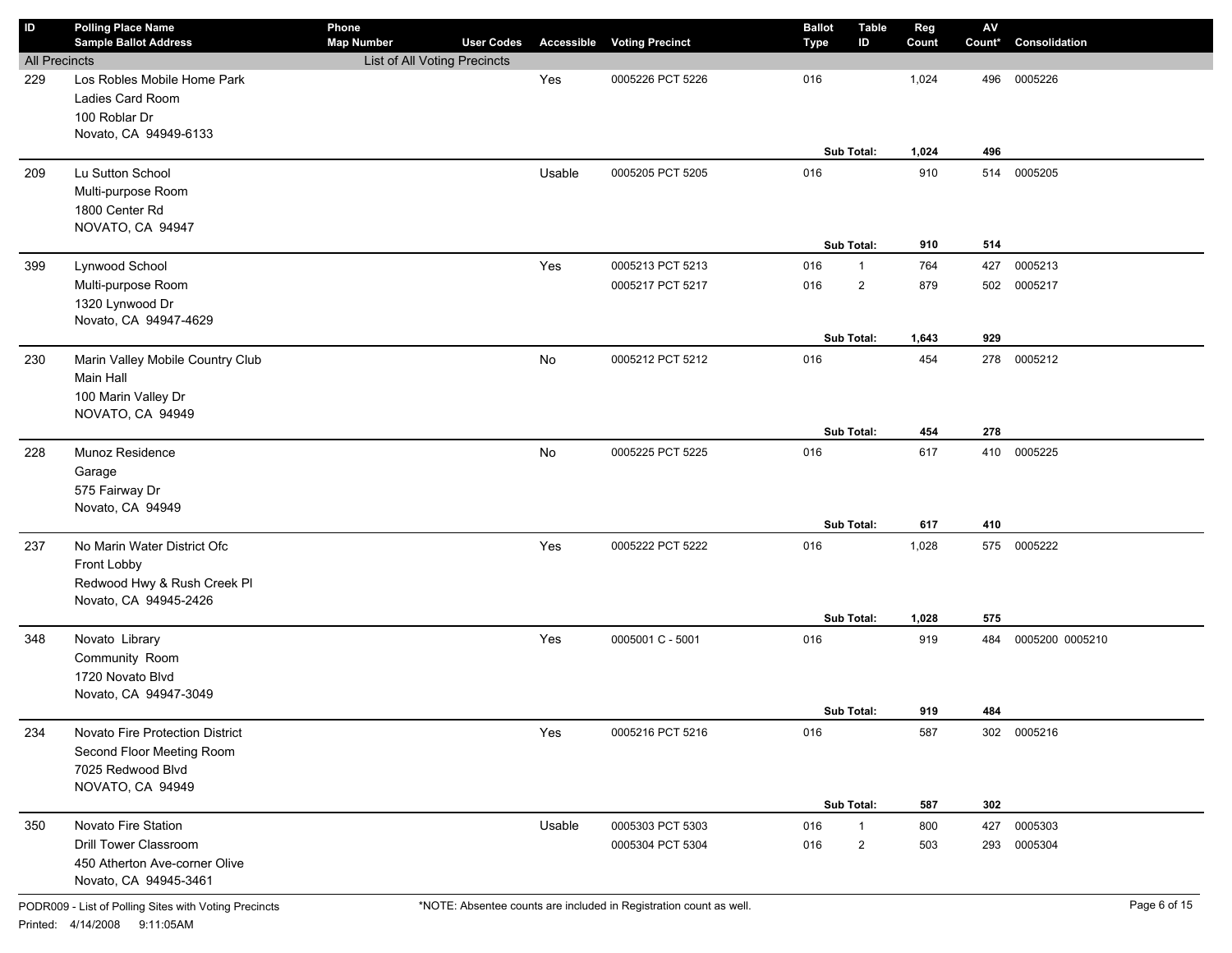| $\mathsf{ID}$        | <b>Polling Place Name</b><br><b>Sample Ballot Address</b> | Phone<br><b>Map Number</b>   | <b>User Codes</b> |        | <b>Accessible Voting Precinct</b> | <b>Ballot</b><br>Type | <b>Table</b><br>ID | Reg<br>Count | ${\sf AV}$<br>Count* | Consolidation |
|----------------------|-----------------------------------------------------------|------------------------------|-------------------|--------|-----------------------------------|-----------------------|--------------------|--------------|----------------------|---------------|
| <b>All Precincts</b> |                                                           | List of All Voting Precincts |                   |        |                                   |                       |                    |              |                      |               |
|                      |                                                           |                              |                   |        |                                   |                       | Sub Total:         | 1,303        | 720                  |               |
| 232                  | Novato Fire Station #3                                    |                              |                   | Yes    | 0005223 PCT 5223                  | 016                   | $\mathbf{1}$       | 872          | 453                  | 0005223       |
|                      | Engine Room                                               |                              |                   |        | 0005224 PCT 5224                  | 016                   | $\sqrt{2}$         | 826          | 449                  | 0005224       |
|                      | 65 San Ramon Way                                          |                              |                   |        |                                   |                       |                    |              |                      |               |
|                      | Novato, CA 94945-1638                                     |                              |                   |        |                                   |                       |                    |              |                      |               |
|                      |                                                           |                              |                   |        |                                   |                       | Sub Total:         | 1,698        | 902                  |               |
| 340                  | Novato Human Needs Center                                 |                              |                   | No     | 0005206 PCT 5206                  | 016                   | $\mathbf{1}$       | 677          | 335                  | 0005206       |
|                      | <b>Community Room</b>                                     |                              |                   |        | 0005207 PCT 5207                  | 016                   | $\overline{2}$     | 855          |                      | 506 0005207   |
|                      | 1907 Novato Blvd                                          |                              |                   |        |                                   |                       |                    |              |                      |               |
|                      | NOVATO, CA 94947                                          |                              |                   |        |                                   |                       |                    |              |                      |               |
|                      |                                                           |                              |                   |        |                                   |                       | Sub Total:         | 1,532        | 841                  |               |
| 373                  | Novato Oaks Inn                                           |                              |                   | No     | 0005221 PCT 5221                  | 016                   |                    | 918          | 539                  | 0005221       |
|                      | Lobby Area                                                |                              |                   |        |                                   |                       |                    |              |                      |               |
|                      | 215 Alameda Del Prado                                     |                              |                   |        |                                   |                       |                    |              |                      |               |
|                      | Novato, CA 94949-6657                                     |                              |                   |        |                                   |                       | Sub Total:         | 918          | 539                  |               |
|                      |                                                           |                              |                   |        |                                   |                       |                    |              |                      |               |
| 205                  | Novato School District Offices<br>Conference Room 107     |                              |                   | No     | 0005102 PCT 5102                  | 016                   | $\mathbf{1}$       | 719          | 374                  | 0005102       |
|                      | 1015 Seventh St                                           |                              |                   |        | 0005201 PCT 5201                  | 016                   | $\overline{2}$     | 902          |                      | 398 0005201   |
|                      | Novato, CA 94945-2228                                     |                              |                   |        |                                   |                       |                    |              |                      |               |
|                      |                                                           |                              |                   |        |                                   |                       | Sub Total:         | 1,621        | 772                  |               |
| 203                  | Olive School                                              |                              |                   | Usable | 0005103 PCT 5103                  | 016                   |                    | 989          | 584                  | 0005103       |
|                      | Multi-purpose Room                                        |                              |                   |        |                                   |                       |                    |              |                      |               |
|                      | 629 Plum St-park Lot Off Olive                            |                              |                   |        |                                   |                       |                    |              |                      |               |
|                      | NOVATO, CA 94945                                          |                              |                   |        |                                   |                       |                    |              |                      |               |
|                      |                                                           |                              |                   |        |                                   |                       | Sub Total:         | 989          | 584                  |               |
| 175                  | Pleasant Valley School                                    |                              |                   | Usable | 0004501 PCT 4501                  | 011                   |                    | 913          | 506                  | 0004501       |
|                      | Science Room                                              |                              |                   |        |                                   |                       |                    |              |                      |               |
|                      | 755 Sutro Ave                                             |                              |                   |        |                                   |                       |                    |              |                      |               |
|                      | NOVATO, CA 94947                                          |                              |                   |        |                                   |                       |                    |              |                      |               |
|                      |                                                           |                              |                   |        |                                   |                       | Sub Total:         | 913          | 506                  |               |
| 210                  | Presbyterian Church Of Novato                             |                              |                   | Yes    | 0004503 PCT 4503                  | 011                   | $\mathbf{1}$       | 661          | 376                  | 0004503       |
|                      | <b>Trevitt Hall</b>                                       |                              |                   |        | 0005300 PCT 5300                  | 016                   | 2                  | 447          | 247                  | 0005300       |
|                      | 710 Wilson Ave                                            |                              |                   |        |                                   |                       |                    |              |                      |               |
|                      | NOVATO, CA 94947                                          |                              |                   |        |                                   |                       |                    |              |                      |               |
|                      |                                                           |                              |                   |        |                                   |                       | Sub Total:         | 1,108        | 623                  |               |
| 406                  | San Jose Middle School                                    |                              |                   | Yes    | 0005219 PCT 5219                  | 016                   | $\mathbf{1}$       | 619          | 381                  | 0005219       |
|                      | Room G1                                                   |                              |                   |        | 0005220 PCT 5220                  | 016                   | $\overline{2}$     | 1,073        | 597                  | 0005220       |
|                      | 1000 Sunset Pkwy                                          |                              |                   |        |                                   |                       |                    |              |                      |               |
|                      | Novato, CA 94949                                          |                              |                   |        |                                   |                       | Sub Total:         | 1,692        | 978                  |               |
|                      |                                                           |                              |                   |        |                                   |                       |                    |              |                      |               |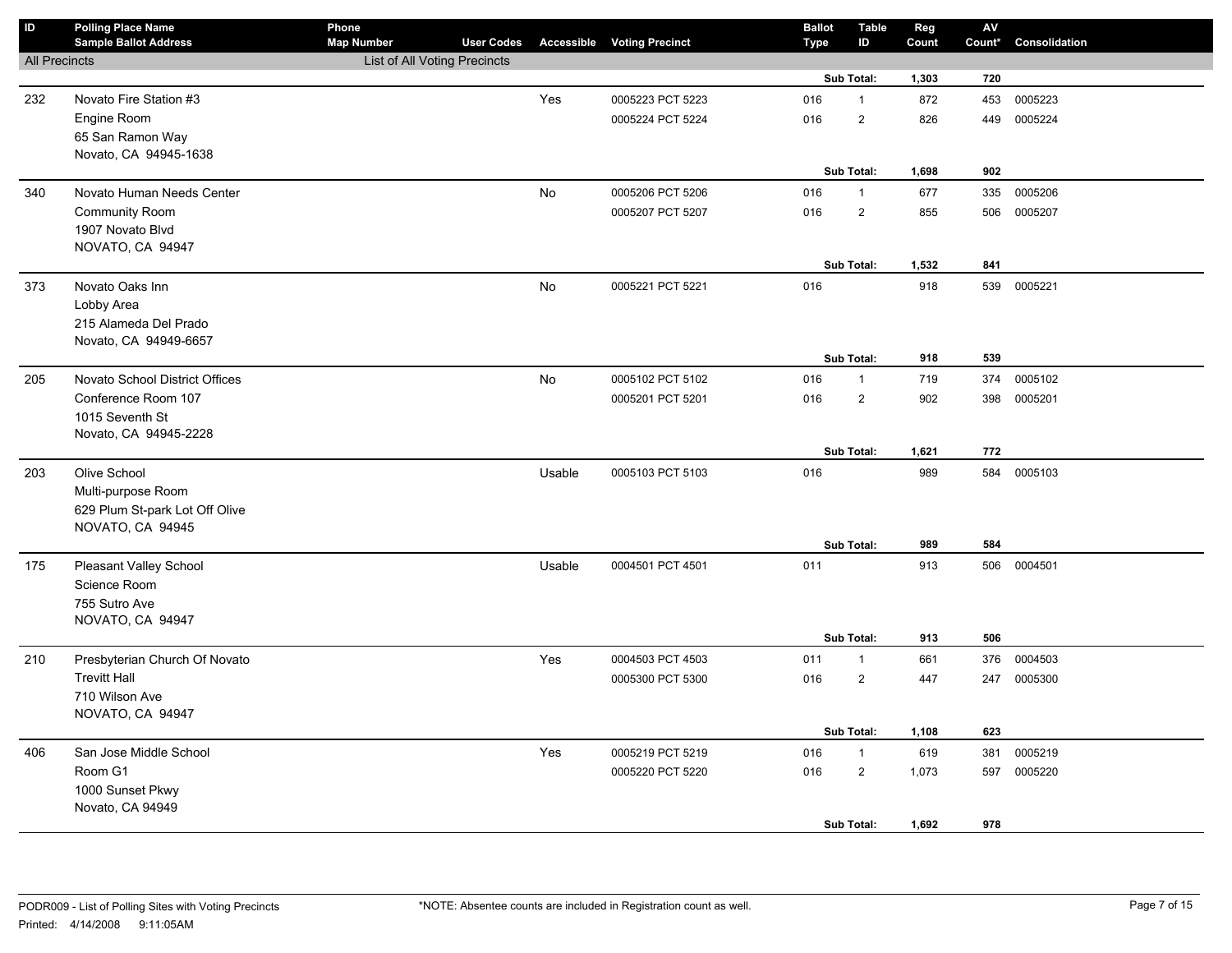| ID                   | <b>Polling Place Name</b>                 | Phone                        |                   |                   |                        | <b>Ballot</b> | <b>Table</b>   | Reg   | $\mathbf{A}\mathbf{V}$ |                    |
|----------------------|-------------------------------------------|------------------------------|-------------------|-------------------|------------------------|---------------|----------------|-------|------------------------|--------------------|
|                      | <b>Sample Ballot Address</b>              | <b>Map Number</b>            | <b>User Codes</b> | <b>Accessible</b> | <b>Voting Precinct</b> | <b>Type</b>   | ID             | Count | Count*                 | Consolidation      |
| <b>All Precincts</b> |                                           | List of All Voting Precincts |                   |                   |                        |               |                |       |                        |                    |
| 212                  | Seventh Day Adventist Church              |                              |                   | Yes               | 0005209 PCT 5209       | 016           |                | 865   | 456                    | 0005209            |
|                      | Multi-purpose Room                        |                              |                   |                   |                        |               |                |       |                        |                    |
|                      | 495 San Marin Dr<br>Novato, CA 94945-1335 |                              |                   |                   |                        |               |                |       |                        |                    |
|                      |                                           |                              |                   |                   |                        |               | Sub Total:     | 865   | 456                    |                    |
| 176                  | Sinaloa School                            |                              |                   | Yes               | 0004502 PCT 4502       | 011           |                | 862   | 473                    | 0004502            |
|                      |                                           |                              |                   |                   |                        |               |                |       |                        |                    |
|                      | Library<br>2045 Vineyard Rd               |                              |                   |                   |                        |               |                |       |                        |                    |
|                      | Novato, CA 94947-3810                     |                              |                   |                   |                        |               |                |       |                        |                    |
|                      |                                           |                              |                   |                   |                        |               | Sub Total:     | 862   | 473                    |                    |
| 206                  | Tamalpais Creek Retirement Home           |                              |                   | Yes               | 0005202 PCT 5202       | 016           |                | 509   | 248                    | 0005202            |
|                      | <b>Activity Room</b>                      |                              |                   |                   |                        |               |                |       |                        |                    |
|                      | 853 Tamalpais Ave                         |                              |                   |                   |                        |               |                |       |                        |                    |
|                      | NOVATO, CA 94947                          |                              |                   |                   |                        |               |                |       |                        |                    |
|                      |                                           |                              |                   |                   |                        |               | Sub Total:     | 509   | 248                    |                    |
| 374                  | United Methodist Church                   |                              |                   | Yes               | 0005211 PCT 5211       | 016           | $\mathbf{1}$   | 719   | 357                    | 0005211            |
|                      | Social Hall                               |                              |                   |                   | 0005214 PCT 5214       | 016           | $\overline{2}$ | 878   | 521                    | 0005214            |
|                      | 1473 South Novato Blvd                    |                              |                   |                   | 0005218 PCT 5218       | 016           | 3              | 952   | 524                    | 0005218            |
|                      | NOVATO, CA 94947                          |                              |                   |                   |                        |               |                |       |                        |                    |
|                      |                                           |                              |                   |                   |                        |               | Sub Total:     | 2,549 | 1,402                  |                    |
| 161                  | Wild Horse Valley Clubhouse               |                              |                   | Yes               | 0004004 C - 4004       | 011           |                | 961   | 529                    | 0004202 0004203    |
|                      |                                           |                              |                   |                   |                        |               |                |       |                        |                    |
|                      | 110 Wild Horse Valley Dr                  |                              |                   |                   |                        |               |                |       |                        |                    |
|                      | NOVATO, CA 94947                          |                              |                   |                   |                        |               |                |       |                        |                    |
|                      |                                           |                              |                   |                   |                        |               | Sub Total:     | 961   | 529                    |                    |
| 285                  | Pt. Reyes Fire Station                    |                              |                   | Yes               | 0004001 C - 4001       | 011           |                | 1,254 | 644                    | 0004100 0004102    |
|                      | <b>Community Meeting Room</b>             |                              |                   |                   |                        |               |                |       |                        |                    |
|                      | 4th & B St                                |                              |                   |                   |                        |               |                |       |                        |                    |
|                      | Point Reyes, CA 94956                     |                              |                   |                   |                        |               |                |       |                        |                    |
|                      |                                           |                              |                   |                   |                        |               | Sub Total:     | 1,254 | 644                    |                    |
| 73                   | Ross School                               |                              |                   | Yes               | 0002022 C - 2022       | 006           | $\mathbf{1}$   | 777   | 416                    | 0002400B 0002401   |
|                      | Front Hall                                |                              |                   |                   | 0002402 PCT 2402       | 006           | $\overline{2}$ | 829   | 491                    | 0002402            |
|                      | 9 Lagunitas Rd                            |                              |                   |                   |                        |               |                |       |                        |                    |
|                      | Ross, CA 94957                            |                              |                   |                   |                        |               | Sub Total:     | 1,606 | 907                    |                    |
|                      |                                           |                              |                   |                   |                        |               |                |       |                        |                    |
| 83                   | American Legion Hall<br>(log Cabin)       |                              |                   | $\mathsf{No}$     | 0002205 PCT 2205       | 003           | $\mathbf{1}$   | 961   | 481                    | 0002205<br>0002206 |
|                      | 120 Veterans Place                        |                              |                   |                   | 0002206 PCT 2206       | 003           | $\overline{c}$ | 960   | 512                    |                    |
|                      | SAN ANSELMO, CA 94960                     |                              |                   |                   | 0002207 PCT 2207       | 003           | 3              | 867   | 392                    | 0002207            |
|                      |                                           |                              |                   |                   |                        |               | Sub Total:     | 2,788 | 1,385                  |                    |
| 357                  | Ross Valley Fire Station #20              |                              |                   | Yes               | 0002009 C - 2009       | 003           | $\mathbf{1}$   | 959   | 498                    | 0002210 0002211    |
|                      | Engine Room                               |                              |                   |                   | 0002010 C - 2010       | 003           | $\overline{c}$ | 974   | 541                    | 0002212 0002213    |
|                      | Arroyo & Butterfield Rd                   |                              |                   |                   |                        |               |                |       |                        |                    |
|                      | San Anselmo, CA 94960-1262                |                              |                   |                   |                        |               |                |       |                        |                    |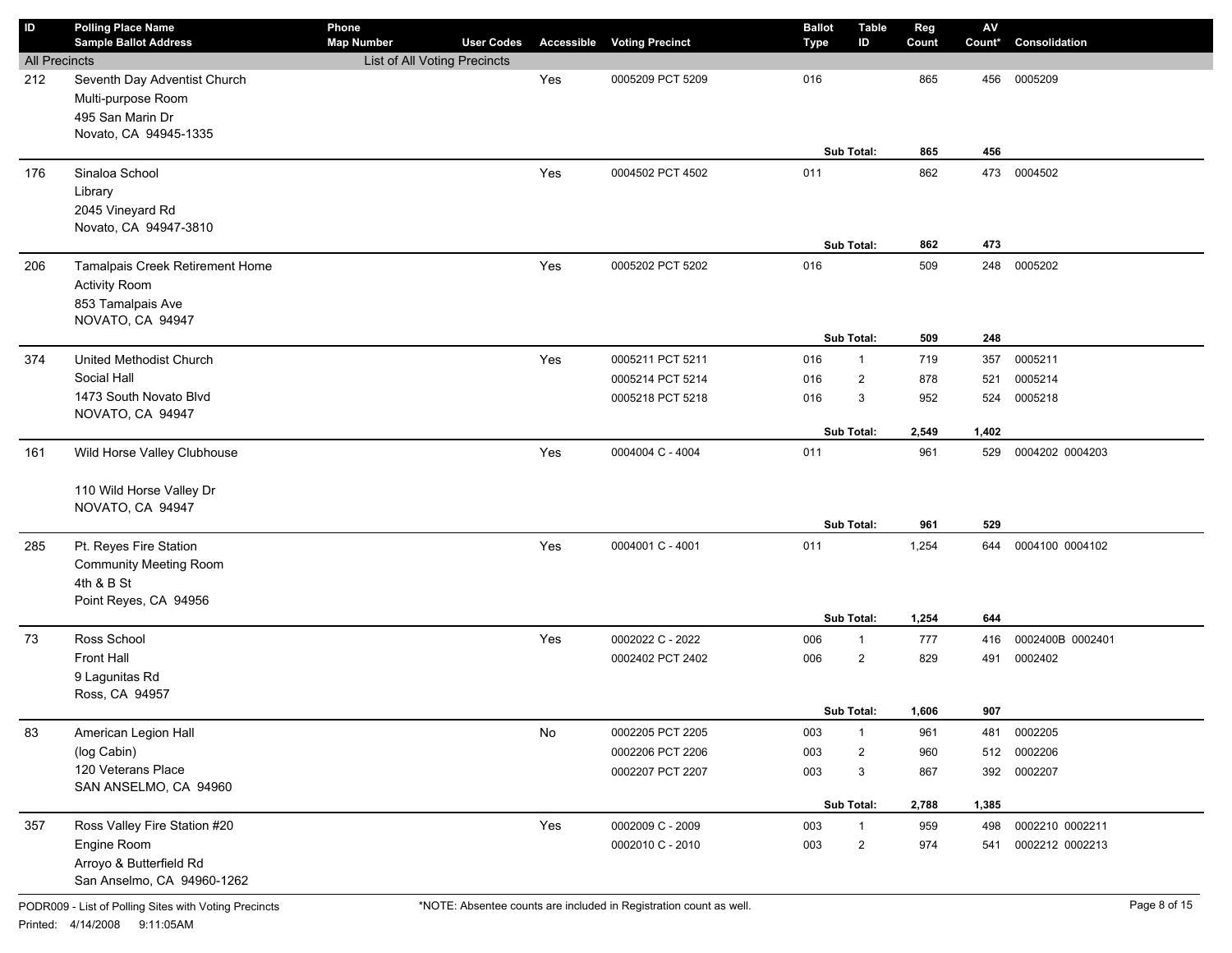| ID                   | <b>Polling Place Name</b><br><b>Sample Ballot Address</b>                                                        | Phone<br><b>Map Number</b>   | <b>User Codes</b> |        | <b>Accessible Voting Precinct</b> | <b>Ballot</b><br>Type | <b>Table</b><br>ID           | Reg<br>Count   | AV<br>Count* | Consolidation    |
|----------------------|------------------------------------------------------------------------------------------------------------------|------------------------------|-------------------|--------|-----------------------------------|-----------------------|------------------------------|----------------|--------------|------------------|
| <b>All Precincts</b> |                                                                                                                  | List of All Voting Precincts |                   |        |                                   |                       |                              |                |              |                  |
|                      |                                                                                                                  |                              |                   |        |                                   |                       | Sub Total:                   | 1,933          | 1,039        |                  |
| 247                  | Sleepy Hollow Homes Association<br>Main Room With Fireplace<br>1317 Butterfield Rd<br>San Anselmo, CA 94960-1055 |                              |                   | Usable | 0002013 C - 2013                  | 003                   |                              | 1,120          | 602          | 0002600 0002602  |
|                      |                                                                                                                  |                              |                   |        |                                   |                       | Sub Total:                   | 1,120          | 602          |                  |
| 81                   | Sleepy Hollow Presbyterian Church<br>Downstairs Room<br>100 Tarry Rd<br>San Anselmo, CA 94960-1066               |                              |                   | Yes    | 0002601 PCT 2601                  | 003                   | Sub Total:                   | 525<br>525     | 279<br>279   | 0002601          |
| 55                   | <b>Wade Thomas School</b>                                                                                        |                              |                   | Usable | 0002007 C - 2007                  | 003                   | $\mathbf{1}$                 | 934            | 480          | 0002202 0002204B |
|                      | Multipurpose Room<br>Ross At Kensington<br>San Anselmo, CA 94960-2941                                            |                              |                   |        | 0002201 PCT 2201                  | 003                   | $\overline{2}$<br>Sub Total: | 593<br>1,527   | 298<br>778   | 0002201          |
| 170                  | San Geronimo Valley Community Center                                                                             |                              |                   | Yes    | 0004400 PCT 4400                  | 011                   | $\mathbf{1}$                 | 730            | 301          | 0004400          |
|                      | West Room<br>Sir Francis Drake Blvd<br>San Geronimo, CA 94963                                                    |                              |                   |        | 0004401 PCT 4401                  | 011                   | $\overline{2}$               | 724            | 334          | 0004401          |
|                      |                                                                                                                  |                              |                   |        |                                   |                       | Sub Total:                   | 1,454          | 635          |                  |
| 400                  | Aegis Of San Rafael<br>Living Room<br>111 Merrydale Rd<br>San Rafael, CA 94903-4070                              |                              |                   | No     | 0001008 C - 1008                  | 002                   | Sub Total:                   | 1,042<br>1,042 | 561<br>561   | 0001122 0001123  |
| 97                   | <b>Carpenters Union Hall</b>                                                                                     |                              |                   | Yes    | 0002019 C - 2019                  | 004                   | $\mathbf{1}$                 | 882            | 424          | 0002903B 0002906 |
|                      | Large Hall<br>647 Lindaro St<br>San Rafael, CA 94901-3960                                                        |                              |                   |        | 0002020 C - 2020                  | 004                   | $\overline{2}$<br>Sub Total: | 873<br>1,755   | 501<br>925   | 0002904B 0002905 |
| 8                    | Christ Presbyterian Church                                                                                       |                              |                   | Yes    | 0001003 C - 1003                  | 002                   | $\mathbf{1}$                 | 932            | 493          | 0001108 0001116  |
|                      | Sanctuary                                                                                                        |                              |                   |        | 0001004 C - 1004                  | 002                   | $\overline{2}$               | 970            | 533          | 0001109 0001115  |
|                      | 620 Del Ganado Rd<br>SAN RAFAEL, CA 94903                                                                        |                              |                   |        | 0001113 PCT 1113                  | 002                   | 3                            | 920            | 543          | 0001113          |
|                      |                                                                                                                  |                              |                   |        |                                   |                       | Sub Total:                   | 2,822          | 1,569        |                  |
| 354                  | Contempo Marin                                                                                                   |                              |                   | Yes    | 0001114 PCT 1114                  | 002                   | $\mathbf{1}$                 | 729            |              | 448 0001114      |
|                      | Main Room<br>400 Yosemite Rd<br>San Rafael, CA 94903-2232                                                        |                              |                   |        | 0001125 PCT 1125                  | 002                   | $\overline{c}$<br>Sub Total: | 623<br>1,352   | 767          | 319 0001125      |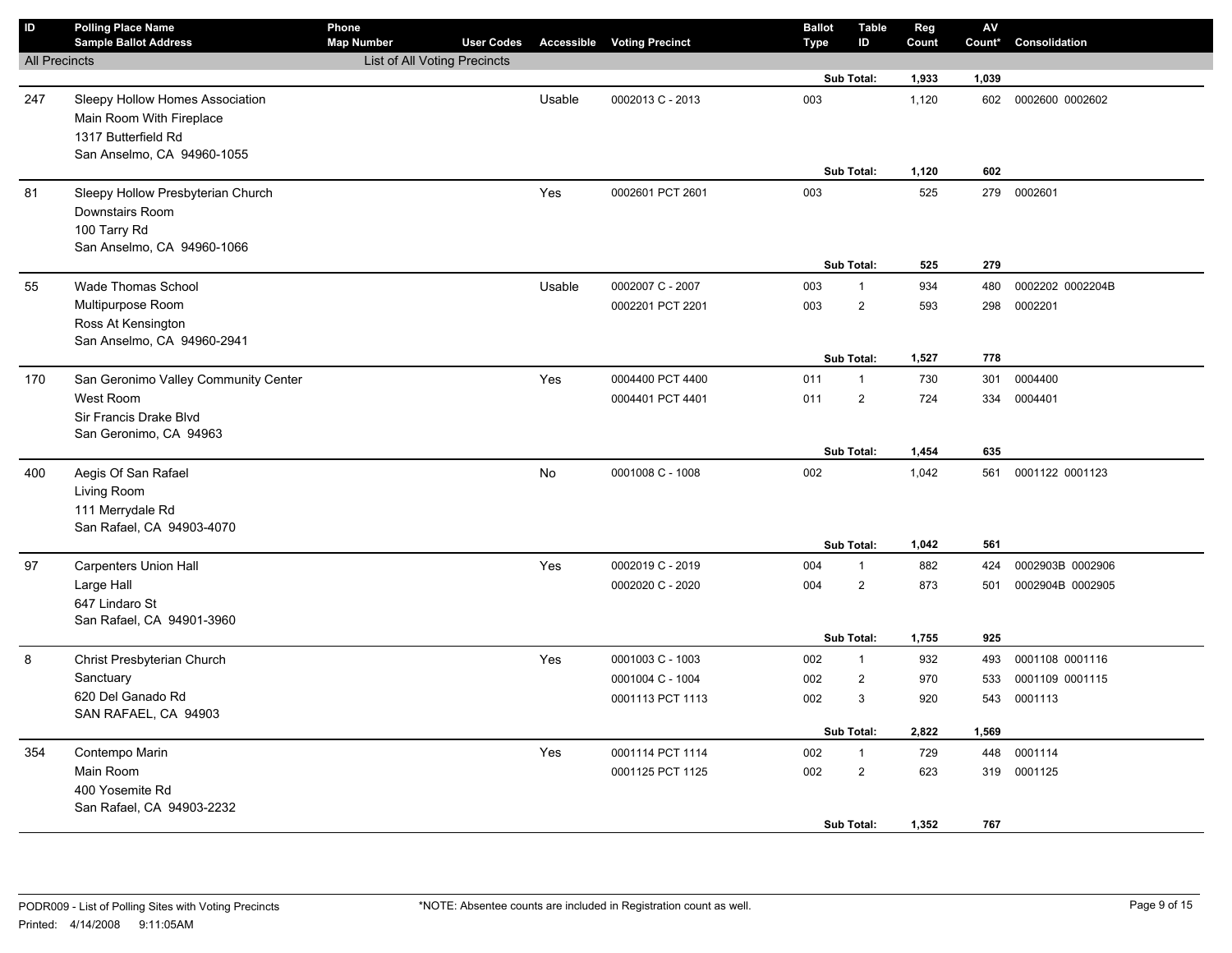| ID                   | <b>Polling Place Name</b><br><b>Sample Ballot Address</b> | Phone<br><b>Map Number</b>   | <b>User Codes</b> |        | <b>Accessible Voting Precinct</b> | <b>Ballot</b><br>Type | <b>Table</b><br>ID | Reg<br>Count | $\mathsf{AV}$<br>Count* | Consolidation             |
|----------------------|-----------------------------------------------------------|------------------------------|-------------------|--------|-----------------------------------|-----------------------|--------------------|--------------|-------------------------|---------------------------|
| <b>All Precincts</b> |                                                           | List of All Voting Precincts |                   |        |                                   |                       |                    |              |                         |                           |
| 413                  | <b>Embassy Suites Hotel</b>                               |                              |                   | Usable | 0001006 C - 1006                  | 002                   |                    | 936          | 485                     | 0001112 0001126           |
|                      | Ross Room                                                 |                              |                   |        |                                   |                       |                    |              |                         |                           |
|                      | 101 Mc Innis Parkway                                      |                              |                   |        |                                   |                       |                    |              |                         |                           |
|                      | San Rafael, CA 94903                                      |                              |                   |        |                                   |                       |                    |              |                         |                           |
|                      |                                                           |                              |                   |        |                                   |                       | Sub Total:         | 936          | 485                     |                           |
| $\overline{4}$       | First Presbyterian Church                                 |                              |                   | Yes    | 0001002 C - 1002                  | 002                   | $\mathbf{1}$       | 904          | 537                     | 0001104 0001105           |
|                      | Canoles Hall (enter Mission Ave)                          |                              |                   |        | 0002907 PCT 2907                  | 004                   | $\overline{2}$     | 699          | 279                     | 0002907                   |
|                      | 1510 5th Ave                                              |                              |                   |        |                                   |                       |                    |              |                         |                           |
|                      | San Rafael, CA 94901                                      |                              |                   |        |                                   |                       |                    |              |                         |                           |
|                      |                                                           |                              |                   |        |                                   |                       | Sub Total:         | 1,603        | 816                     |                           |
| 30                   | Glenwood School                                           |                              |                   | Yes    | 0001015 C - 1015                  | 002                   |                    | 861          | 479                     | 0001208 0001209           |
|                      | Library<br>25 Castlewood Dr                               |                              |                   |        |                                   |                       |                    |              |                         |                           |
|                      | SAN RAFAEL, CA 94901                                      |                              |                   |        |                                   |                       |                    |              |                         |                           |
|                      |                                                           |                              |                   |        |                                   |                       | Sub Total:         | 861          | 479                     |                           |
| 19                   | Golden Hinde                                              |                              |                   | Yes    | 0001009 C - 1009                  | 002                   |                    | 1,152        | 727                     | 0001124 0001701A 0001701B |
|                      | Recreation Room                                           |                              |                   |        |                                   |                       |                    |              |                         | 0001701C                  |
|                      | 5 Golden Hinde Blv                                        |                              |                   |        |                                   |                       |                    |              |                         |                           |
|                      | SAN RAFAEL, CA 94903                                      |                              |                   |        |                                   |                       |                    |              |                         |                           |
|                      |                                                           |                              |                   |        |                                   |                       | Sub Total:         | 1,152        | 727                     |                           |
| 319                  | Korean Presbyterian Church                                |                              |                   | Yes    | 0001017 C - 1017                  | 002                   |                    | 797          | 393                     | 0001503 0001504           |
|                      | Classroom                                                 |                              |                   |        |                                   |                       |                    |              |                         |                           |
|                      | 635 Adrian Way                                            |                              |                   |        |                                   |                       |                    |              |                         |                           |
|                      | San Rafael, CA 94903                                      |                              |                   |        |                                   |                       |                    |              |                         |                           |
|                      |                                                           |                              |                   |        |                                   |                       | Sub Total:         | 797          | 393                     |                           |
| 343                  | Lincoln Hill Community Church                             |                              |                   | No     | 0001106 PCT 1106                  | 002                   | $\mathbf{1}$       | 625          | 300                     | 0001106                   |
|                      | Fellowship Room-upper Lot                                 |                              |                   |        | 0001107 PCT 1107                  | 002                   | $\overline{2}$     | 804          |                         | 413 0001107               |
|                      | 1411 Lincoln Ave<br>SAN RAFAEL, CA 94901                  |                              |                   |        |                                   |                       |                    |              |                         |                           |
|                      |                                                           |                              |                   |        |                                   |                       | Sub Total:         | 1,429        | 713                     |                           |
| 355                  | Lucas Valley Community Center                             |                              |                   | No     | 0001604 PCT 1604                  | 002                   | $\mathbf{1}$       | 673          | 420                     | 0001604                   |
|                      | Community Room                                            |                              |                   |        | 0001605 PCT 1605                  | 002                   | $\overline{2}$     | 787          | 501                     | 0001605                   |
|                      | 1201 Idylberry Rd                                         |                              |                   |        |                                   |                       |                    |              |                         |                           |
|                      | SAN RAFAEL, CA 94903                                      |                              |                   |        |                                   |                       |                    |              |                         |                           |
|                      |                                                           |                              |                   |        |                                   |                       | <b>Sub Total:</b>  | 1,460        | 921                     |                           |
| 332                  | Marin Ballet Board Room                                   |                              |                   | No     | 0001011 C - 1011                  | 002                   |                    | 906          |                         | 550 0001202 0001203       |
|                      | Off Grand To Belle/Elm                                    |                              |                   |        |                                   |                       |                    |              |                         |                           |
|                      | 100 Elm St                                                |                              |                   |        |                                   |                       |                    |              |                         |                           |
|                      | SAN RAFAEL, CA 94901                                      |                              |                   |        |                                   |                       |                    |              |                         |                           |
|                      |                                                           |                              |                   |        |                                   |                       | Sub Total:         | 906          | 550                     |                           |
| 20                   | Marin County Ofc Of Education                             |                              |                   | Yes    | 0001007 C - 1007                  | 002                   | $\mathbf{1}$       | 945          | 564                     | 0001117 0001118           |
|                      | Hollis Hall                                               |                              |                   |        | 0001121 PCT 1121                  | 002                   | $\mathbf{2}$       | 960          | 486                     | 0001121                   |
|                      | 1111 Las Gallinas Ave<br>SAN RAFAEL, CA 94903             |                              |                   |        |                                   |                       |                    |              |                         |                           |
|                      |                                                           |                              |                   |        |                                   |                       |                    |              |                         |                           |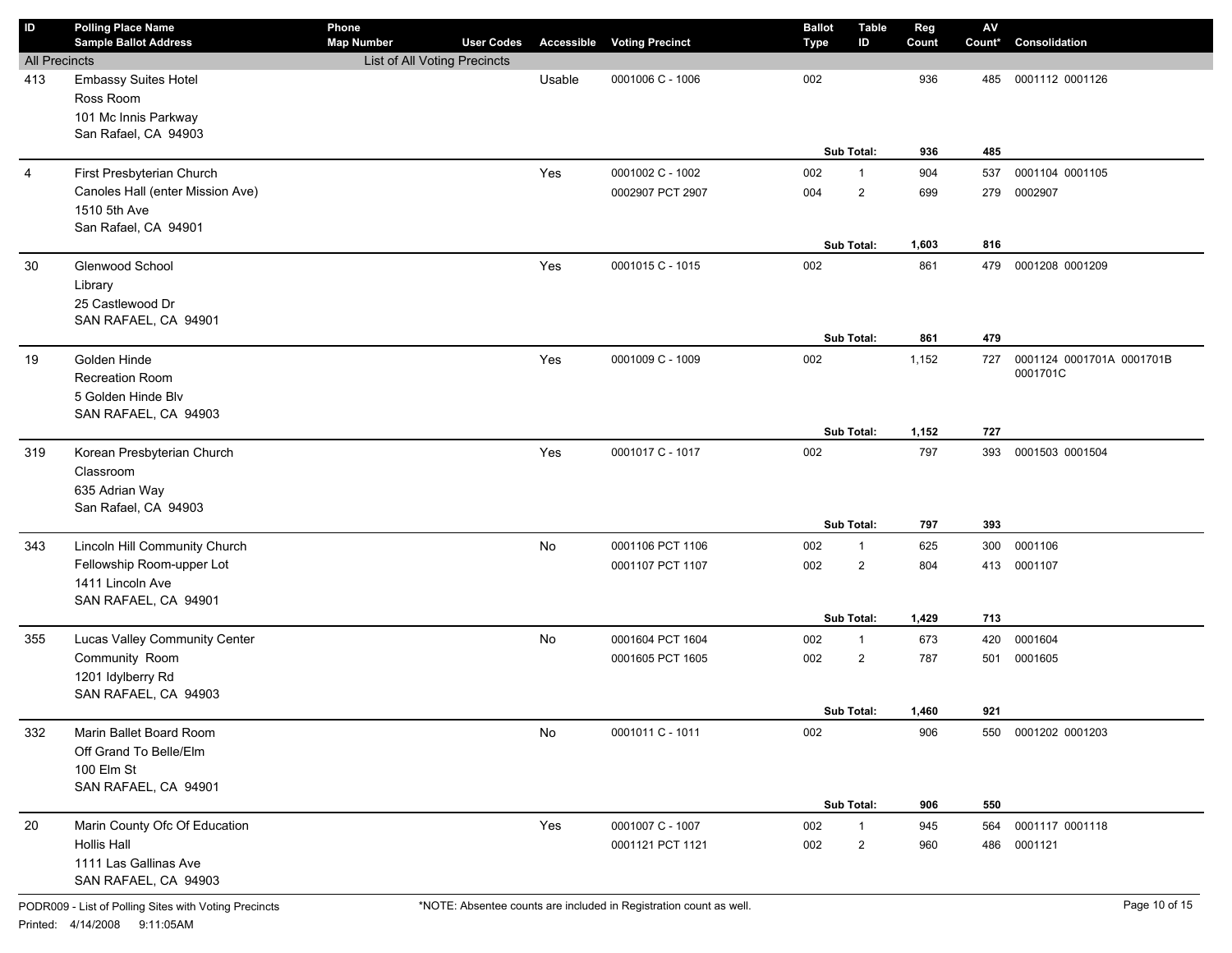| $\mathsf{ID}$        | <b>Polling Place Name</b><br><b>Sample Ballot Address</b> | Phone<br><b>Map Number</b>          | <b>User Codes</b> |           | <b>Accessible Voting Precinct</b> | <b>Ballot</b><br>Type | <b>Table</b><br>ID | Reg<br>Count | ${\sf AV}$<br>Count* | Consolidation               |
|----------------------|-----------------------------------------------------------|-------------------------------------|-------------------|-----------|-----------------------------------|-----------------------|--------------------|--------------|----------------------|-----------------------------|
| <b>All Precincts</b> |                                                           | <b>List of All Voting Precincts</b> |                   |           |                                   |                       |                    |              |                      |                             |
|                      |                                                           |                                     |                   |           |                                   |                       | Sub Total:         | 1,905        | 1,050                |                             |
| 41                   | Marinwood Community Center                                |                                     |                   | Yes       | 0001018 C - 1018                  | 002                   | $\mathbf{1}$       | 815          | 444                  | 0001600 0001607             |
|                      | <b>Reception Hall</b>                                     |                                     |                   |           | 0001019 C - 1019                  | 002                   | $\overline{2}$     | 997          | 539                  | 0001601 0001603             |
|                      | 775 Miller Creek Rd                                       |                                     |                   |           | 0001020 C - 1020                  | 002                   | 3                  | 832          | 412                  | 0001602 0001606             |
|                      | San Rafael, CA 94903                                      |                                     |                   |           |                                   |                       |                    |              |                      |                             |
|                      |                                                           |                                     |                   |           |                                   |                       | <b>Sub Total:</b>  | 2,644        | 1,395                |                             |
| 383                  | Methodist Church Of San Rafael                            |                                     |                   | Yes       | 0001021 C - 1021                  | 002                   | $\mathbf{1}$       | 1,129        | 557                  | 0001100B 0001101            |
|                      | Fireside Room                                             |                                     |                   |           | 0002006 C - 2006                  | 003                   | $\overline{2}$     | 759          | 433                  | 0002200 0002203B            |
|                      | 199 Greenfield Avenue                                     |                                     |                   |           |                                   |                       |                    |              |                      |                             |
|                      | San Rafael, CA 94901                                      |                                     |                   |           |                                   |                       | Sub Total:         | 1,888        | 990                  |                             |
|                      |                                                           |                                     |                   |           |                                   |                       |                    |              |                      |                             |
| 16                   | Nazareth House                                            |                                     |                   | Yes       | 0001005 C - 1005                  | 002                   |                    | 912          |                      | 545 0001111 0001119 0001120 |
|                      | Arts & Craft Room                                         |                                     |                   |           |                                   |                       |                    |              |                      |                             |
|                      | 245 Nova Albion Way<br>SAN RAFAEL, CA 94903               |                                     |                   |           |                                   |                       |                    |              |                      |                             |
|                      |                                                           |                                     |                   |           |                                   |                       | Sub Total:         | 912          | 545                  |                             |
| 181                  | <b>Pickleweed Community Center</b>                        |                                     |                   | Yes       | 0004600 PCT 4600                  | 011                   | $\mathbf{1}$       | 696          | 284                  | 0004600                     |
|                      | Classroom 4 &5                                            |                                     |                   |           | 0004601 PCT 4601                  | 011                   | $\overline{2}$     | 901          | 530                  | 0004601                     |
|                      | 50 Canal St                                               |                                     |                   |           |                                   |                       |                    |              |                      |                             |
|                      | SAN RAFAEL, CA 94901                                      |                                     |                   |           |                                   |                       |                    |              |                      |                             |
|                      |                                                           |                                     |                   |           |                                   |                       | Sub Total:         | 1,597        | 814                  |                             |
| $\mathbf{3}$         | <b>Rotary Manor</b>                                       |                                     |                   | Usable    | 0001102 PCT 1102                  | 002                   | $\mathbf{1}$       | 931          | 478                  | 0001102                     |
|                      | <b>Recreation Room</b>                                    |                                     |                   |           | 0001103 PCT 1103                  | 002                   | $\overline{2}$     | 981          | 507                  | 0001103                     |
|                      | 1821 Fifth Ave                                            |                                     |                   |           |                                   |                       |                    |              |                      |                             |
|                      | SAN RAFAEL, CA 94901                                      |                                     |                   |           |                                   |                       |                    |              |                      |                             |
|                      |                                                           |                                     |                   |           |                                   |                       | Sub Total:         | 1,912        | 985                  |                             |
| 359                  | San Rafael Community Center                               |                                     |                   | Yes       | 0002018 C - 2018                  | 004                   | $\mathbf{1}$       | 575          | 329                  | 0002902A                    |
|                      | Lounge                                                    |                                     |                   |           | 0002908 PCT 2908                  | 004                   | $\mathbf{2}$       | 837          |                      | 365 0002908                 |
|                      | 618 B St                                                  |                                     |                   |           |                                   |                       |                    |              |                      |                             |
|                      | SAN RAFAEL, CA 94901                                      |                                     |                   |           |                                   |                       | Sub Total:         | 1,412        | 694                  |                             |
|                      | San Rafael Fire Sta #2                                    |                                     |                   | <b>No</b> | 0001010 C - 1010                  | 002                   |                    | 999          |                      | 516 0001201 0001212         |
| 33                   | Apparatus Floor                                           |                                     |                   |           |                                   |                       |                    |              |                      |                             |
|                      | 210 3rd St                                                |                                     |                   |           |                                   |                       |                    |              |                      |                             |
|                      | San Rafael, CA 94901                                      |                                     |                   |           |                                   |                       |                    |              |                      |                             |
|                      |                                                           |                                     |                   |           |                                   |                       | Sub Total:         | 999          | 516                  |                             |
| 381                  | San Rafael Fire Station #5                                |                                     |                   | Usable    | 0001210 PCT 1210                  | 002                   | $\mathbf{1}$       | 986          | 630                  | 0001210                     |
|                      | Apparatus Floor                                           |                                     |                   |           | 0001211 PCT 1211                  | 002                   | $\overline{2}$     | 807          |                      | 490 0001211                 |
|                      | 955 Point San Pedro Rd                                    |                                     |                   |           |                                   |                       |                    |              |                      |                             |
|                      | San Rafael, CA 94901                                      |                                     |                   |           |                                   |                       |                    |              |                      |                             |
|                      |                                                           |                                     |                   |           |                                   |                       | Sub Total:         | 1,793        | 1,120                |                             |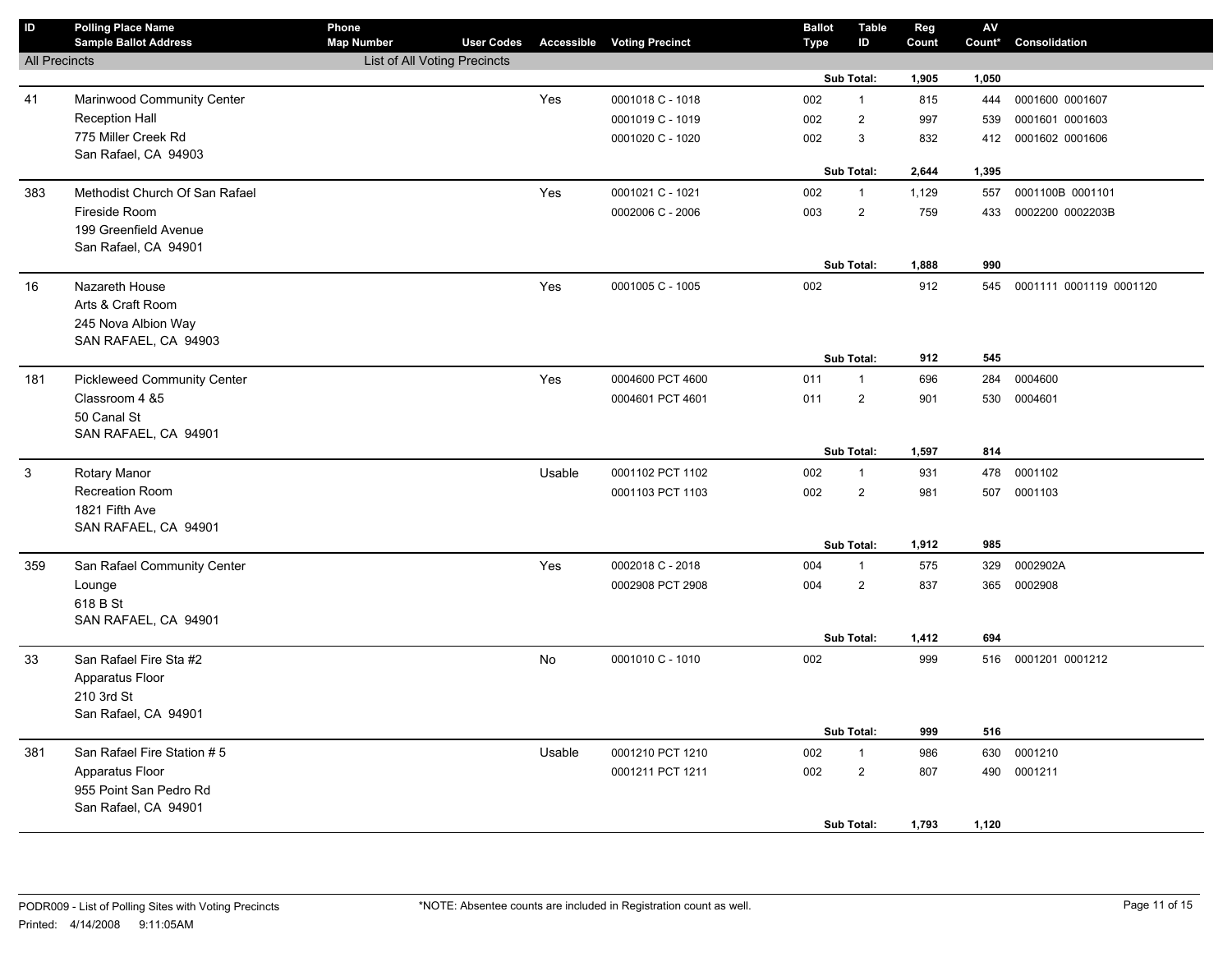| ID                   | <b>Polling Place Name</b><br><b>Sample Ballot Address</b> | Phone<br><b>Map Number</b>   | <b>User Codes</b> | Accessible | <b>Voting Precinct</b> | <b>Ballot</b><br><b>Type</b> | <b>Table</b><br>ID | Reg<br>Count | $\mathsf{A}\mathsf{V}$<br>Count* | Consolidation              |
|----------------------|-----------------------------------------------------------|------------------------------|-------------------|------------|------------------------|------------------------------|--------------------|--------------|----------------------------------|----------------------------|
| <b>All Precincts</b> |                                                           | List of All Voting Precincts |                   |            |                        |                              |                    |              |                                  |                            |
| 28                   | St Luke Presbyterian Church                               |                              |                   | No         | 0001013 C - 1013       | 002                          | $\mathbf{1}$       | 993          | 598                              | 0001206 0001207            |
|                      | <b>Bayview Room</b>                                       |                              |                   |            | 0001014 C - 1014       | 002                          | $\overline{2}$     | 749          | 425                              | 0001800 0001801            |
|                      | 10 Bayview Dr                                             |                              |                   |            |                        |                              |                    |              |                                  |                            |
|                      | SAN RAFAEL, CA 94901                                      |                              |                   |            |                        |                              |                    |              |                                  |                            |
|                      |                                                           |                              |                   |            |                        |                              | Sub Total:         | 1,742        | 1,023                            |                            |
| 26                   | <b>Trinity Community Church</b>                           |                              |                   | Yes        | 0001012 C - 1012       | 002                          |                    | 930          | 514                              | 0001204 0001205            |
|                      | Lobby                                                     |                              |                   |            |                        |                              |                    |              |                                  |                            |
|                      | 1675 Grand Ave                                            |                              |                   |            |                        |                              |                    |              |                                  |                            |
|                      | SAN RAFAEL, CA 94901                                      |                              |                   |            |                        |                              |                    |              |                                  |                            |
|                      |                                                           |                              |                   |            |                        |                              | Sub Total:         | 930          | 514                              |                            |
| 35                   | Venetia Oaks                                              |                              |                   | Usable     | 0001016 C - 1016       | 002                          | $\mathbf{1}$       | 887          | 456                              | 0001501 0001502            |
|                      | Recreation Room                                           |                              |                   |            | 0001500 PCT 1500       | 002                          | $\overline{2}$     | 720          | 421                              | 0001500                    |
|                      | 263 N San Pedro Rd                                        |                              |                   |            |                        |                              |                    |              |                                  |                            |
|                      | San Rafael, CA 94903                                      |                              |                   |            |                        |                              |                    |              |                                  |                            |
|                      |                                                           |                              |                   |            |                        |                              | Sub Total:         | 1,607        | 877                              |                            |
| 9                    | Villa Marin                                               |                              |                   | Usable     | 0001110 PCT 1110       | 002                          |                    | 400          | 282                              | 0001110                    |
|                      | Card Room                                                 |                              |                   |            |                        |                              |                    |              |                                  |                            |
|                      | 100 Thorndale Dr                                          |                              |                   |            |                        |                              |                    |              |                                  |                            |
|                      | SAN RAFAEL, CA 94903                                      |                              |                   |            |                        |                              |                    |              |                                  |                            |
|                      |                                                           |                              |                   |            |                        |                              | Sub Total:         | 400          | 282                              |                            |
| 387                  | Sausalito City Hall                                       |                              |                   | Usable     | 0003105 PCT 3105       | 009                          | $\mathbf{1}$       | 825          | 416                              | 0003105                    |
|                      | <b>Council Chambers</b>                                   |                              |                   |            | 0003106 PCT 3106       | 009                          | $\overline{2}$     | 768          | 481                              | 0003106                    |
|                      | 420 Litho Street                                          |                              |                   |            | 0003107 PCT 3107       | 009                          | 3                  | 795          | 443                              | 0003107                    |
|                      | SAUSALITO, CA 94965                                       |                              |                   |            |                        |                              |                    |              |                                  |                            |
|                      |                                                           |                              |                   |            |                        |                              | Sub Total:         | 2,388        | 1,340                            |                            |
| 100                  | Sausalito Women's Club                                    |                              |                   | No         | 0003001 C - 3001       | 009                          |                    | 944          | 505                              | 0003100 0003101            |
|                      | Main Hall                                                 |                              |                   |            |                        |                              |                    |              |                                  |                            |
|                      | 120 Central Ave                                           |                              |                   |            |                        |                              |                    |              |                                  |                            |
|                      | Sausalito, CA 94965                                       |                              |                   |            |                        |                              |                    |              |                                  |                            |
|                      |                                                           |                              |                   |            |                        |                              | Sub Total:         | 944          | 505                              |                            |
| 101                  | Star Of Sea Catholic Church                               |                              |                   | Usable     | 0003002 C - 3002       | 009                          | $\mathbf{1}$       | 917          | 527                              | 0003102 0003103            |
|                      | Parish Hall                                               |                              |                   |            | 0003104 PCT 3104       | 009                          | $\overline{2}$     | 775          | 368                              | 0003104                    |
|                      | 180 Harrison Ave                                          |                              |                   |            |                        |                              |                    |              |                                  |                            |
|                      | SAUSALITO, CA 94965                                       |                              |                   |            |                        |                              |                    |              |                                  |                            |
|                      |                                                           |                              |                   |            |                        |                              | Sub Total:         | 1,692        | 895                              |                            |
| 168                  | Stinson Beach Community Center                            |                              |                   | Yes        | 0004006 C - 4006       | 011                          |                    | 478          | 253                              | 0004305A 0004305B 0004305C |
|                      | Board Room                                                |                              |                   |            |                        |                              |                    |              |                                  | 0004305D 0004305E          |
|                      | 30 Belvedere                                              |                              |                   |            |                        |                              |                    |              |                                  |                            |
|                      | STINSON BEACH, CA 94970                                   |                              |                   |            |                        |                              |                    |              |                                  |                            |
|                      |                                                           |                              |                   |            |                        |                              | Sub Total:         | 478          | 253                              |                            |
| 129                  | Bel Aire School                                           |                              |                   | Usable     | 0003011 C - 3011       | 009                          |                    | 1,025        | 638                              | 0003307 0003308            |
|                      | Staff Developement Room                                   |                              |                   |            |                        |                              |                    |              |                                  |                            |
|                      | 277 Karen Way                                             |                              |                   |            |                        |                              |                    |              |                                  |                            |
|                      | TIBURON, CA 94920                                         |                              |                   |            |                        |                              |                    |              |                                  |                            |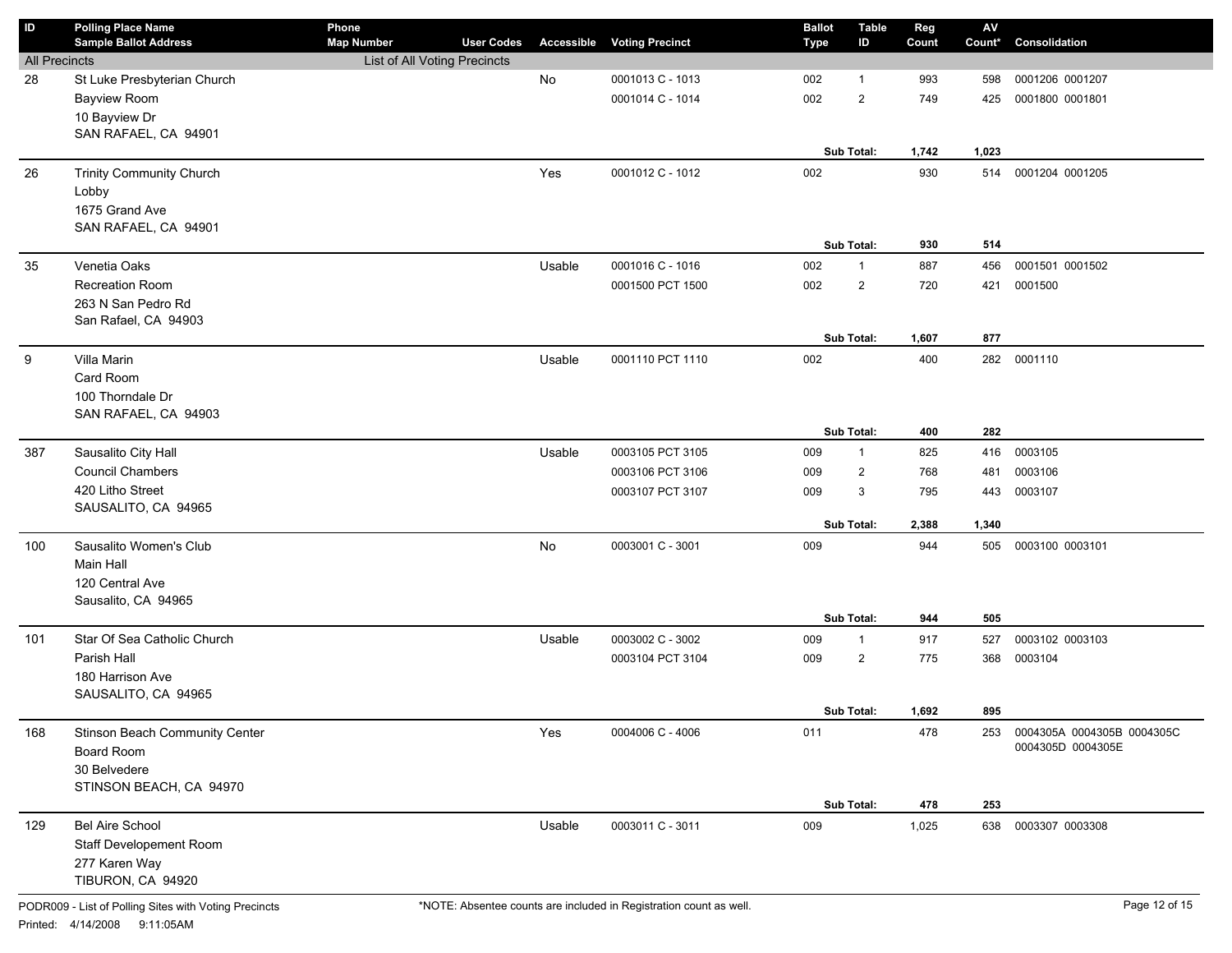| ID                   | <b>Polling Place Name</b>              | Phone                        |                   |                   |                        | <b>Ballot</b> | <b>Table</b>   | Reg   | $\mathsf{AV}$ |                            |
|----------------------|----------------------------------------|------------------------------|-------------------|-------------------|------------------------|---------------|----------------|-------|---------------|----------------------------|
|                      | <b>Sample Ballot Address</b>           | <b>Map Number</b>            | <b>User Codes</b> | <b>Accessible</b> | <b>Voting Precinct</b> | <b>Type</b>   | ID             | Count | Count*        | Consolidation              |
| <b>All Precincts</b> |                                        | List of All Voting Precincts |                   |                   |                        |               |                |       |               |                            |
|                      |                                        |                              |                   |                   |                        |               | Sub Total:     | 1,025 | 638           |                            |
| 124                  | Del Mar School                         |                              |                   | Yes               | 0003302 PCT 3302       | 009           |                | 953   | 574           | 0003302                    |
|                      | Room 19                                | Christine/ofc                |                   |                   |                        |               |                |       |               |                            |
|                      | 105 Avenida Miraflores                 |                              |                   |                   |                        |               |                |       |               |                            |
|                      | Tiburon, CA 94920                      |                              |                   |                   |                        |               |                |       |               |                            |
|                      |                                        |                              |                   |                   |                        |               | Sub Total:     | 953   | 574           |                            |
| 123                  | Shepherd Of Hills Lutheran Church      |                              |                   | Yes               | 0003010 C - 3010       | 009           | $\mathbf{1}$   | 676   | 417           | 0003800 0003801            |
|                      | Narthex                                |                              |                   |                   | 0003301 PCT 3301       | 009           | $\overline{2}$ | 840   | 511           | 0003301                    |
|                      | 9 Shepherd Way                         |                              |                   |                   |                        |               |                |       |               |                            |
|                      | TIBURON, CA 94920                      |                              |                   |                   |                        |               |                |       |               |                            |
|                      |                                        |                              |                   |                   |                        |               | Sub Total:     | 1,516 | 928           |                            |
| 122                  | <b>Tiburon Baptist Church</b>          |                              |                   | Yes               | 0003303 PCT 3303       | 009           | $\overline{1}$ | 586   | 351           | 0003303                    |
|                      | Conference Room                        |                              |                   |                   | 0003704 PCT 3704       | 009           | $\overline{2}$ | 761   | 427           | 0003704                    |
|                      | 445 Greenwood Beach Rd                 |                              |                   |                   |                        |               |                |       |               |                            |
|                      | TIBURON, CA 94920                      |                              |                   |                   |                        |               |                |       |               |                            |
|                      |                                        |                              |                   |                   |                        |               | Sub Total:     | 1,347 | 778           |                            |
| 335                  | <b>Tiburon Town Hall</b>               |                              |                   | Yes               | 0003304 PCT 3304       | 009           | $\mathbf{1}$   | 866   | 536           | 0003304                    |
|                      | <b>Council Chambers</b>                |                              |                   |                   | 0003305 PCT 3305       | 009           | 2              | 807   | 466           | 0003305                    |
|                      | 1505 Tiburon Blvd                      |                              |                   |                   | 0003306 PCT 3306       | 009           | 3              | 560   | 314           | 0003306                    |
|                      | Tiburon, CA 94920                      |                              |                   |                   |                        |               |                |       |               |                            |
|                      |                                        |                              |                   |                   |                        |               | Sub Total:     | 2,233 | 1,316         |                            |
| 407                  | <b>Tomales Regional History Center</b> |                              |                   | Yes               | 0004101 PCT 4101       | 011           |                | 563   | 347           | 0004101                    |
|                      | Downstairs Meeting Room                |                              |                   |                   |                        |               |                |       |               |                            |
|                      | 26701 State Route 1                    |                              |                   |                   |                        |               |                |       |               |                            |
|                      | Tomales, CA 94971-0262                 |                              |                   |                   |                        |               |                |       |               |                            |
|                      |                                        |                              |                   |                   |                        |               | Sub Total:     | 563   | 347           |                            |
| 172                  | Woodacre Improvement Club              |                              |                   | Yes               | 0004007 C - 4007       | 011           |                | 1,114 | 522           | 0004402A 0004402B 0004402C |
|                      | Large Room                             |                              |                   |                   |                        |               |                |       |               | 0004403                    |
|                      | 1 Garden Way                           |                              |                   |                   |                        |               |                |       |               |                            |
|                      | WOODACRE, CA 94973                     |                              |                   |                   |                        |               |                |       |               |                            |
|                      |                                        |                              |                   |                   |                        |               | Sub Total:     | 1,114 | 522           |                            |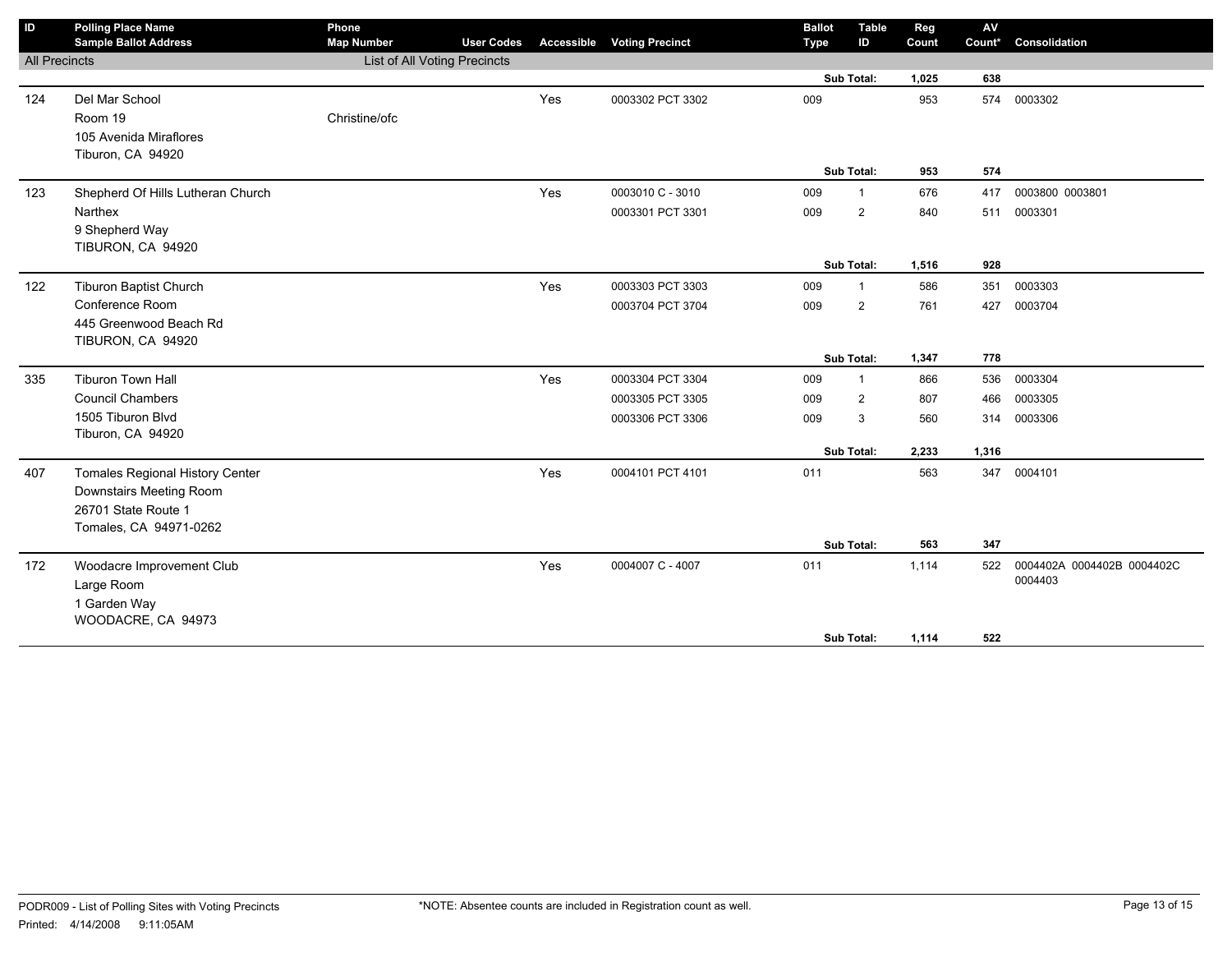| <b>IID</b> | Polling Place Name<br><b>Sample Ballot Address</b> | Phone<br><b>Map Number</b> |  | User Codes Accessible Voting Precinct | <b>Ballot</b><br><b>Type</b> | Table<br><b>ID</b> | Reg<br>Count | AV     | <b>Count*</b> Consolidation |
|------------|----------------------------------------------------|----------------------------|--|---------------------------------------|------------------------------|--------------------|--------------|--------|-----------------------------|
|            | Total Selected Poll Sites: 108                     |                            |  |                                       | <b>Grand Total:</b>          |                    | 142.602      | 77.463 |                             |
|            | <b>Total Selected Voting Precincts: 172</b>        |                            |  |                                       |                              |                    |              |        |                             |

**Total Unassigned Voting Precincts: 0**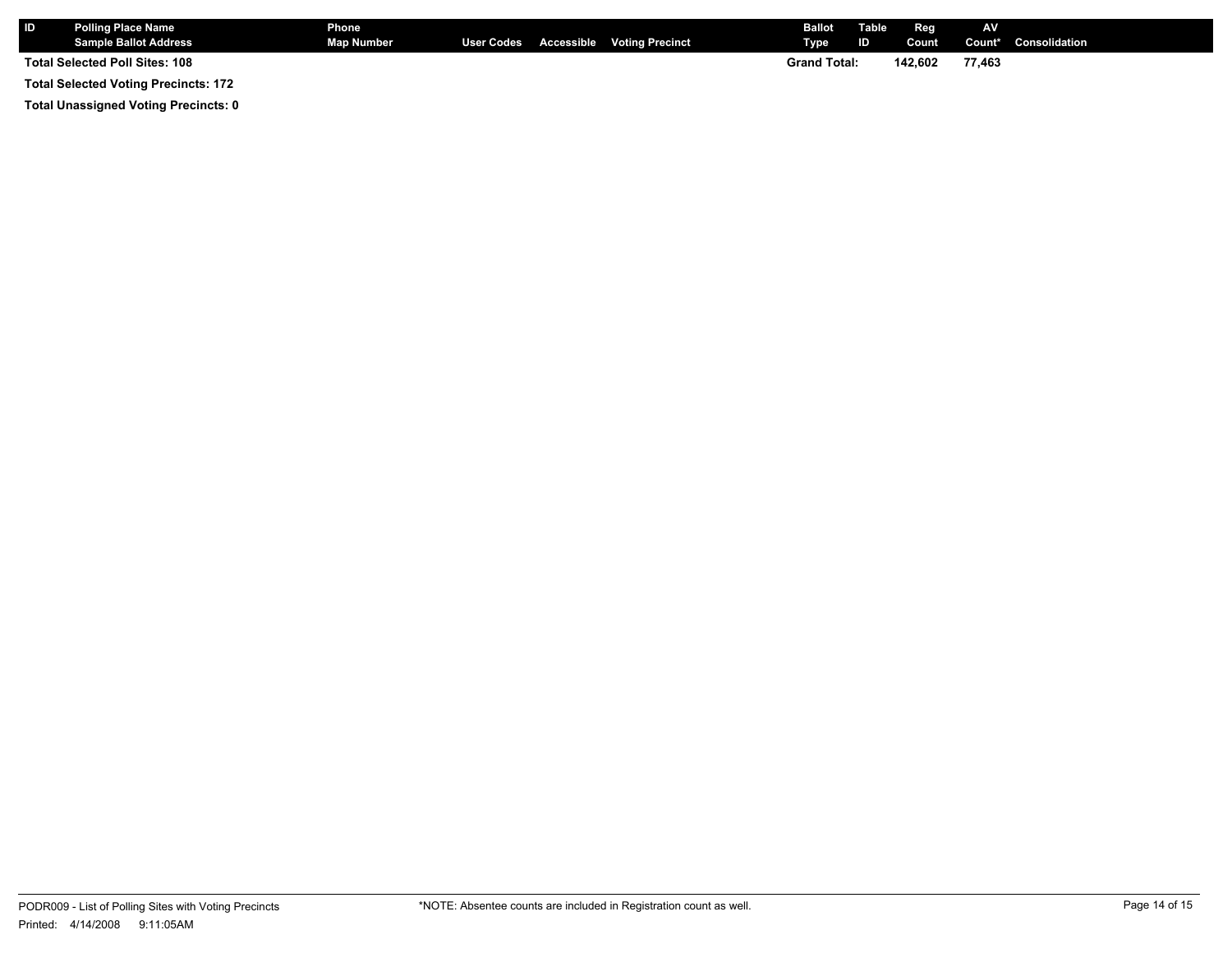| ID | <b>Polling Place Name</b>     | <b>Sample Ballot Address</b> | Phone<br><b>Map Number</b> |         | <b>User Codes</b> | <b>Accessible</b> | <b>Voting Precinct</b> | <b>Ballot</b><br>Type | <b>Table</b><br>ID | Reg<br>Count | AV<br>Count* | Consolidation |  |
|----|-------------------------------|------------------------------|----------------------------|---------|-------------------|-------------------|------------------------|-----------------------|--------------------|--------------|--------------|---------------|--|
|    | <b>Mail Ballot Precincts:</b> |                              |                            |         |                   |                   |                        |                       |                    |              |              |               |  |
|    | 0001001                       | M - 1001                     | BT: 001                    |         |                   |                   |                        |                       |                    |              |              |               |  |
|    | 0002014                       | M - 2014                     |                            | BT: 003 |                   |                   |                        |                       |                    |              |              |               |  |
|    | 0002015                       | M - 2015                     |                            | BT: 003 |                   |                   |                        |                       |                    |              |              |               |  |
|    | 0002016                       | M - 2016                     |                            | BT: 004 |                   |                   |                        |                       |                    |              |              |               |  |
|    | 0002017                       | M - 2017                     |                            | BT: 004 |                   |                   |                        |                       |                    |              |              |               |  |
|    | 0002021                       | M - 2021                     |                            | BT: 005 |                   |                   |                        |                       |                    |              |              |               |  |
|    | 0002023                       | M - 2023                     |                            | BT: 007 |                   |                   |                        |                       |                    |              |              |               |  |
|    | 0002024                       | M - 2024                     |                            | BT: 007 |                   |                   |                        |                       |                    |              |              |               |  |
|    | 0002025                       | M - 2025                     |                            | BT: 008 |                   |                   |                        |                       |                    |              |              |               |  |
|    | 0003018                       | M - 3018                     |                            | BT: 009 |                   |                   |                        |                       |                    |              |              |               |  |
|    | 0004002                       | M - 4002                     | BT: 011                    |         |                   |                   |                        |                       |                    |              |              |               |  |
|    | 0004003                       | M - 4003                     | BT: 011                    |         |                   |                   |                        |                       |                    |              |              |               |  |
|    | 0004011                       | M - 4011                     |                            | BT: 011 |                   |                   |                        |                       |                    |              |              |               |  |
|    | 0004013                       | M - 4013                     |                            | BT: 013 |                   |                   |                        |                       |                    |              |              |               |  |
|    | 0004015                       | M - 4015                     |                            | BT: 014 |                   |                   |                        |                       |                    |              |              |               |  |
|    | 0004017                       | M - 4017                     |                            | BT: 015 |                   |                   |                        |                       |                    |              |              |               |  |
|    | 0004018                       | M - 4018                     |                            | BT: 011 |                   |                   |                        |                       |                    |              |              |               |  |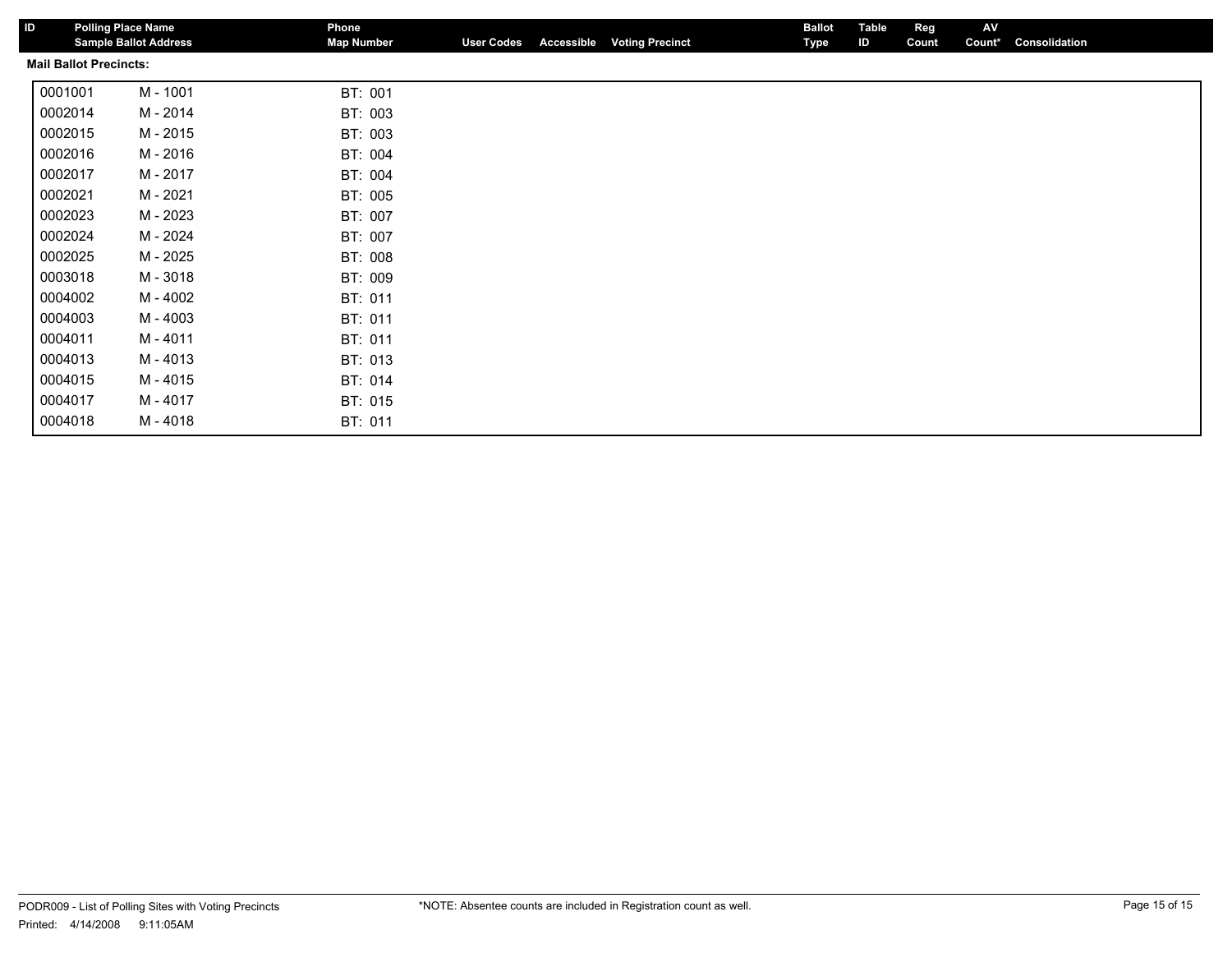

## *Mail Ballot Precinct List Statewide Direct Primary Election - 06/03/2008*

| Mail Ballot Precinct |                |             | Precinct       | <b>Ballot Type</b> | Registration   | Mail Ballot Precinct |                |                  | Precinct                | <b>Ballot Type</b> | Registration    |
|----------------------|----------------|-------------|----------------|--------------------|----------------|----------------------|----------------|------------------|-------------------------|--------------------|-----------------|
|                      | 0001001 M-1001 |             | 0001100-A      | 1                  | $\overline{4}$ |                      |                | <b>Num Pcts:</b> | $\overline{\mathbf{2}}$ | <b>Total Reg:</b>  | <u>235</u>      |
|                      |                |             | 0001701-D      | $\mathbf{1}$       | 0              | 0004013              | M - 4013       |                  | 0004305-F               | 13                 | 6               |
|                      |                | Num Pcts: 2 |                | <b>Total Reg:</b>  | 4              |                      |                | Num Pcts: 1      |                         | <b>Total Reg:</b>  | 6               |
|                      | 0002014 M-2014 |             | 0002603        | 3 <sup>1</sup>     | 128            |                      | 0004015 M-4015 |                  | 0004402-D               | 14                 | $5\phantom{.0}$ |
|                      |                | Num Pcts: 1 |                | <b>Total Reg:</b>  | 128            |                      |                | Num Pcts: 1      |                         | <b>Total Reg:</b>  | ${\bf 5}$       |
|                      | 0002015 M-2015 |             | 0002700        | $\mathbf{3}$       | 154            | 0004017              | M - 4017       |                  | 0004803                 | 15                 | $\mathbf 0$     |
|                      |                |             | 0002802-C      | 3                  | 8              |                      |                | <b>Num Pcts:</b> | $\blacksquare$          | <b>Total Reg:</b>  | $\mathbf 0$     |
|                      |                |             | 0002903-A      | 3                  | 3              | 0004018              | M - 4018       |                  | 0004800-B               | 11                 | 161             |
|                      |                |             | 0002904-A      | 3                  | 32             |                      |                | <b>Num Pcts:</b> | $\mathbf{1}$            | <b>Total Reg:</b>  | 161             |
|                      |                | Num Pcts: 4 |                | <b>Total Reg:</b>  | 197            |                      |                |                  |                         |                    |                 |
|                      | 0002016 M-2016 |             | 0002111-B      | $\overline{4}$     | 19             |                      |                |                  |                         |                    |                 |
|                      |                |             | 0002203-A      | $\overline{4}$     | 16             |                      |                |                  |                         |                    |                 |
|                      |                |             | 0002204-A      | 4                  | 23             |                      |                |                  |                         |                    |                 |
|                      |                |             | 0002505-C      | 4                  | 12             |                      |                |                  |                         |                    |                 |
|                      |                |             | 0002505-D      | 4                  | 162            |                      |                |                  |                         |                    |                 |
|                      |                |             | 0002505-E      | $\overline{4}$     | $\mathbf{1}$   |                      |                |                  |                         |                    |                 |
|                      |                |             | 0002506-B      | $\overline{4}$     | 5              |                      |                |                  |                         |                    |                 |
|                      |                | Num Pcts: 7 |                | <b>Total Reg:</b>  | 238            |                      |                |                  |                         |                    |                 |
|                      | 0002017 M-2017 |             | 0002802-A      | $\overline{4}$     | 3              |                      |                |                  |                         |                    |                 |
|                      |                |             | 0002802-B      | $4\overline{ }$    | 222            |                      |                |                  |                         |                    |                 |
|                      |                | Num Pcts: 2 |                | <b>Total Reg:</b>  | 225            |                      |                |                  |                         |                    |                 |
|                      | 0002021 M-2021 |             | 0002400-A      | 5 <sup>5</sup>     | $\overline{4}$ |                      |                |                  |                         |                    |                 |
|                      |                | Num Pcts: 1 |                | <b>Total Reg:</b>  | 4              |                      |                |                  |                         |                    |                 |
| 0002023              | M - 2023       |             | 0002500-C      | $7 -$              | 247            |                      |                |                  |                         |                    |                 |
|                      |                | Num Pcts: 1 |                | <b>Total Reg:</b>  | 247            |                      |                |                  |                         |                    |                 |
|                      | 0002024 M-2024 |             | 0002903-C      | $7^{\circ}$        | 16             |                      |                |                  |                         |                    |                 |
|                      |                | Num Pcts: 1 |                | <b>Total Reg:</b>  | 16             |                      |                |                  |                         |                    |                 |
|                      | 0002025 M-2025 |             | 0002803        | 8                  | $\mathsf{O}$   |                      |                |                  |                         |                    |                 |
|                      |                |             | 0002902-B      | 8                  | 19             |                      |                |                  |                         |                    |                 |
|                      |                |             | 0002903-D      | 8                  | $\mathsf{O}$   |                      |                |                  |                         |                    |                 |
|                      |                | Num Pcts: 3 |                | <b>Total Reg:</b>  | 19             |                      |                |                  |                         |                    |                 |
|                      | 0003018 M-3018 |             | 0003702        | 9                  | 200            |                      |                |                  |                         |                    |                 |
|                      |                | Num Pcts: 1 |                | <b>Total Reg:</b>  | 200            |                      |                |                  |                         |                    |                 |
|                      | 0004002 M-4002 |             | 0004104        | 11                 | 143            |                      |                |                  |                         |                    |                 |
|                      |                |             | 0004200-B      | 11                 | $\overline{2}$ |                      |                |                  |                         |                    |                 |
|                      |                |             | 0004250        | 11                 | 44             |                      |                |                  |                         |                    |                 |
|                      |                |             | 0004306-G      | 11                 | 5              |                      |                |                  |                         |                    |                 |
|                      |                | Num Pcts:   | $\overline{4}$ | <b>Total Reg:</b>  | 194            |                      |                |                  |                         |                    |                 |
|                      | 0004003 M-4003 |             | 0004201        | 11                 | 228            |                      |                |                  |                         |                    |                 |
|                      |                |             |                |                    |                |                      |                |                  |                         |                    |                 |
|                      |                | Num Pcts: 1 |                | <b>Total Reg:</b>  | 228            |                      |                |                  |                         |                    |                 |
|                      | 0004011 M-4011 |             | 0004901        | 11                 | 137            |                      |                |                  |                         |                    |                 |
|                      |                |             | 0004902        | 11                 | 98             |                      |                |                  |                         |                    |                 |